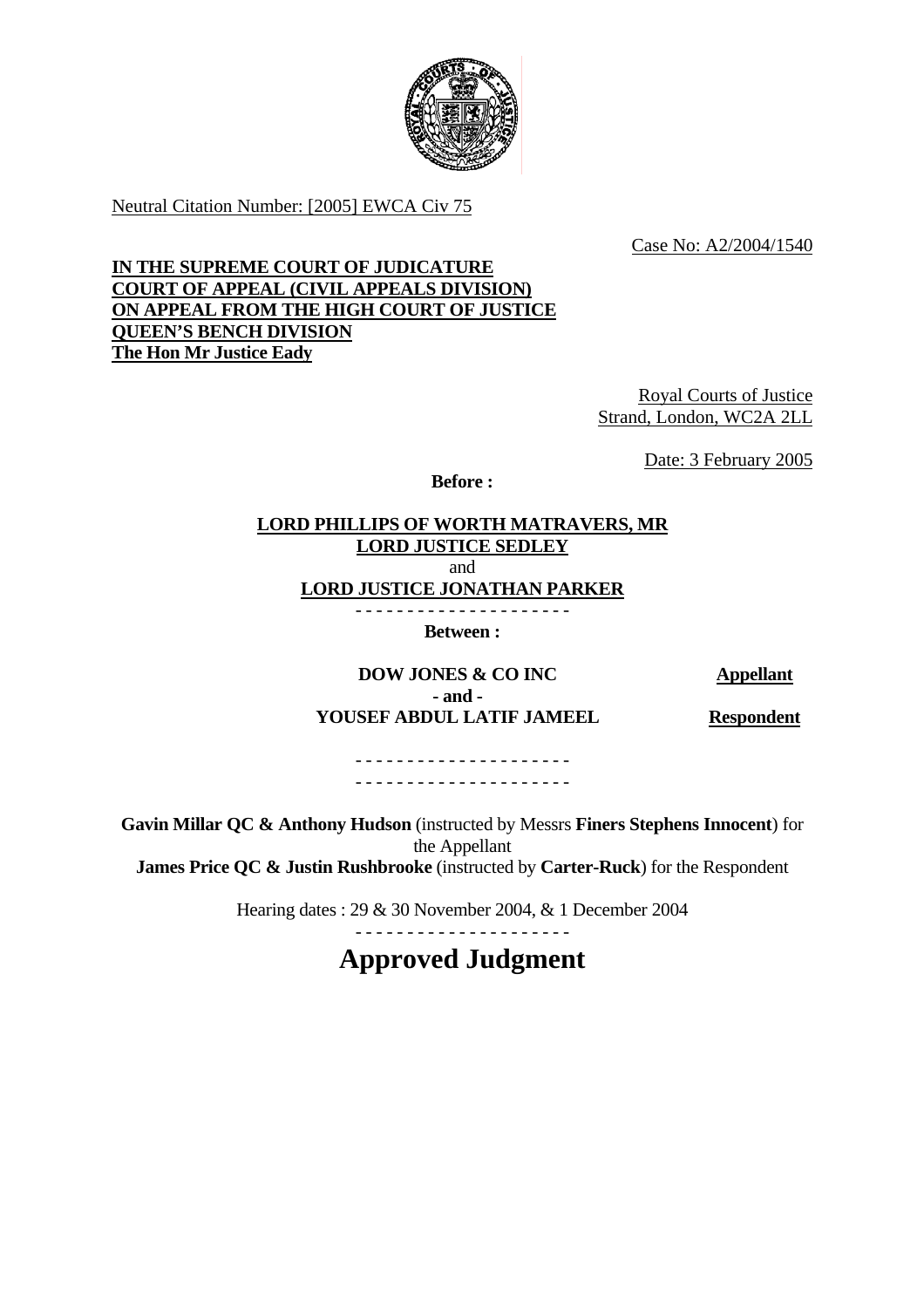# **Lord Justice Phillips MR :**

This is the judgment of the Court

# **Introduction**

- 1. This is an appeal against four interlocutory rulings against the defendant ('Dow Jones') made by Eady J in two separate judgments on 6 July 2004. It was heard conjointly with an appeal against a preliminary ruling given by Eady J on 5 December 2003 in *Mohammed Abdul Latif Jameel and Abdul Latif Jameel Company Limited v The Wall Street Journal Europe SPRL* ('the *Mohammed Jameel* Action'). That action resulted in awards of damages in favour of each of the claimants. We heard other grounds of appeal against that result at an earlier sitting. In a judgment which we are handing down at the same time as this we have dismissed all the grounds of appeal in that action.
- 2. The claimant in this action is the brother of the first claimant in the *Mohammed Jameel* Action. Dow Jones is, we presume, affiliated with the defendant in the *Mohammed Jameel* Action. Dow Jones publishes *The Wall Street Journal* and *The Wall Street Journal On-line.* The latter is a publication made on a world wide web site, access to which is available to subscribers. In each action the individual claimants complain of publications implying that they have been, or are suspected of having been, involved in funding al Qaeda. In each action the defendants have not sought to justify the defamations alleged. Rather their case has been that they have been acting as responsible journalists in reporting statements made by the US authorities.
- 3. One of the rulings that we deal with in this appeal struck out from the defence a plea which attacked what has been described as 'the presumption of damage' on the ground that it is not compatible with Article 10 of the European Convention on Human Rights. More precisely, this plea was as follows:

"The Defendant …will contend that Article 10 of the European Convention on Human Rights precludes [the Claimant] from relying on any legal presumption of damage to establish standing, injury or harm."

4. This attack was, of course, made in respect of a claim by an individual claimant. In the *Mohammed Jameel* Action what appeared to be a similar point was taken in respect of the claim by the corporate claimant. Because of this apparent similarity we dealt with the point in each appeal at the same hearing. In the event the arguments advanced in each appeal proved very different. The appeal in relation to the presumption of damage is brought with permission granted by Sedley LJ.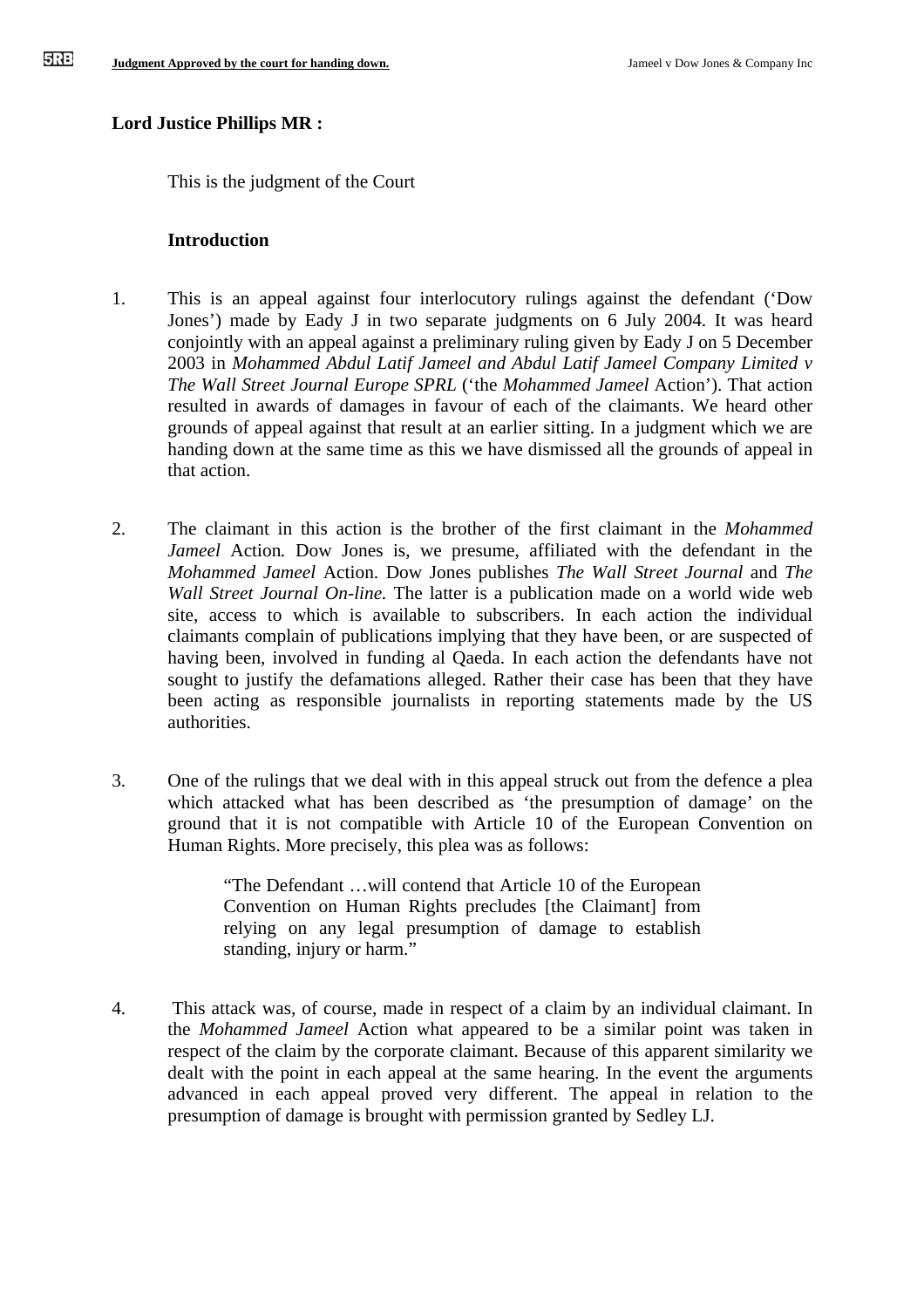- 5. The second issue raised by this appeal is whether the claimant has any prospect of proving that the words complained of were written of and concerning him. Dow Jones contends that he has not and advanced this and other grounds in support of an application for summary judgment. The judge ruled in favour of the claimant on this point. Sedley LJ refused permission to appeal against this ruling. In the course of argument we invited Mr Gavin Millar, who appeared on behalf of Dow Jones, to renew the application for permission to appeal. He did so and we granted the application.
- 6. The other two issues raised on this appeal both arise out of the fact that the publication in this jurisdiction of which complaint is made was minimal. This led Dow Jones to include in their grounds for seeking summary judgment the contentions (1) that the claimant could not demonstrate that a real and substantial tort had been committed in this jurisdiction and (2) that this action was an abuse of process.

### **The claim**

- 7. On 18 March 2003 Dow Jones posted on the world wide web servers of the *Wall Street Journal On-Line* in New Jersey the article complained of ('the article'). This enabled subscribers around the world, and in England in particular, to draw down the article. According to Dow Jones the article remained on the website until around 22 March 2003, when it was moved into an archive. It remained in the archive until July 2003, when it was removed altogether.
- 8. The Article began as follows:

"WAR ON TERROR

List of Early al Qaeda Donors Points to Saudi Elite, Charities

By GLENN R. SIMPSON

Staff Reporter of THE WALL STREET JOURNAL

WASHINGTON – A cache of al Qaeda documents seized last year by U.S. agents in Bosnia identifies some of Saudi Arabia's richest and most influential families as among the first financial supporters of Osama bin Laden, and shows how al Qaeda used charitable arms of the Saudi government.

An account of the roots of al Qaeda found on a computer used by a suspected al Qaeda front group contains a 1988 memorandum listing 20 Saudi financial backers of Mr bin Laden – "the Golden Chain," as the bin Laden organization called it. The list includes the families of three billionaire Saudi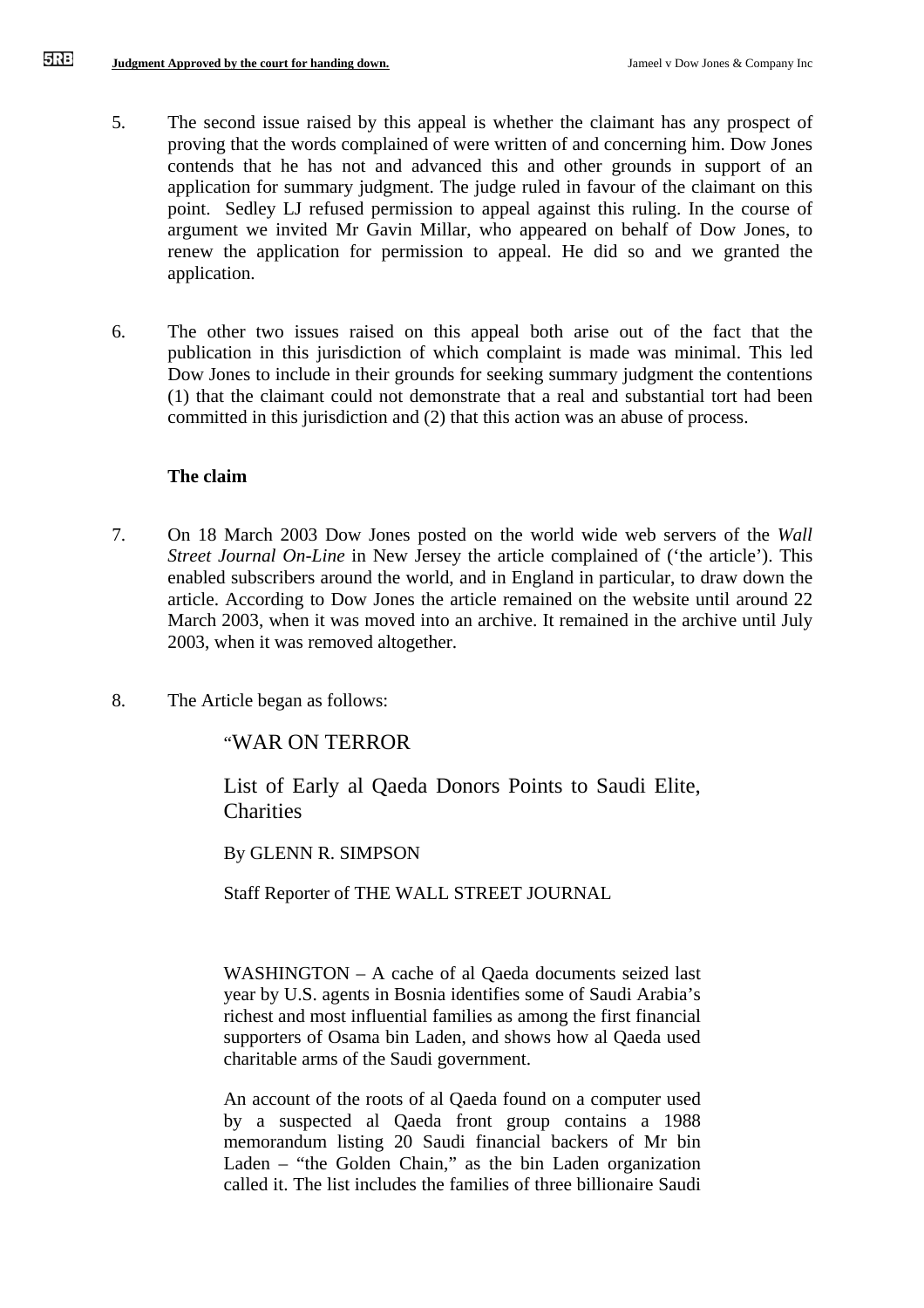banking magnates, several top industrialists and at least one former government minister.

The Golden Chain list, which doesn't indicate the size of the donations, was drawn up at a time when supporting the Afghan revolt against Soviet invaders – Mr bin Laden's cause at the time – was a top U.S. foreign policy objective, as well as a Saudi national cause with deep patriotic and religious overtones. The list doesn't show any continuing support for al Qaeda after the organization began targeting Americans, but a number of the Saudis on it have been under scrutiny by U.S. officials as to whether they have supported terrorism in recent years."

9. There was a box of text published as part of the article, headed "The Golden Chain", which read as follows:

> "See the list of donors originally filed under seal in U.S District Court for the Northern District of Illinois (*United States of America v Enaam Arnout*). The list was seized from the Benevolence International Foundation, an alleged al Qaeda front. According to a court filing, "BIF possessed a handwritten draft list of people referred to within al Qaeda as the "Golden Chain", wealthy donors to mujahdaeen efforts. At the top of the list is a Koranic verse stating 'And spend for God's cause'. The list contains twenty names, and after each name is a parenthetical, likely indicating the person who received the money from the specified donor. "

- 10. There was a hyperlink which would enable readers of the article to find the so-called list of donors. On that list appeared the words "In the name of God, the most gracious, the most merciful and spend for God's cause (Quraanic verse)", followed by the list. The name which appeared fourth on the list was "Yousif Jameel … (Baterji)".
- 11. It is pleaded in the particulars of claim that the words in the Golden Chain list accessible via the hyperlink, in their context, were defamatory of the Claimant and bore the following natural and ordinary or inferential meanings:

"6.1 that the Claimant had been among the first financial supporters of the notorious terrorist Osama bin Laden and al Qaeda;

6.2 that there were reasonable grounds to suspect that the Claimant had continued thereafter to provide financial support to Osama bin Laden and al Qaeda, that he had financially supported such terrorism in recent years, and in particular that he supported those responsible for the September 11 attacks."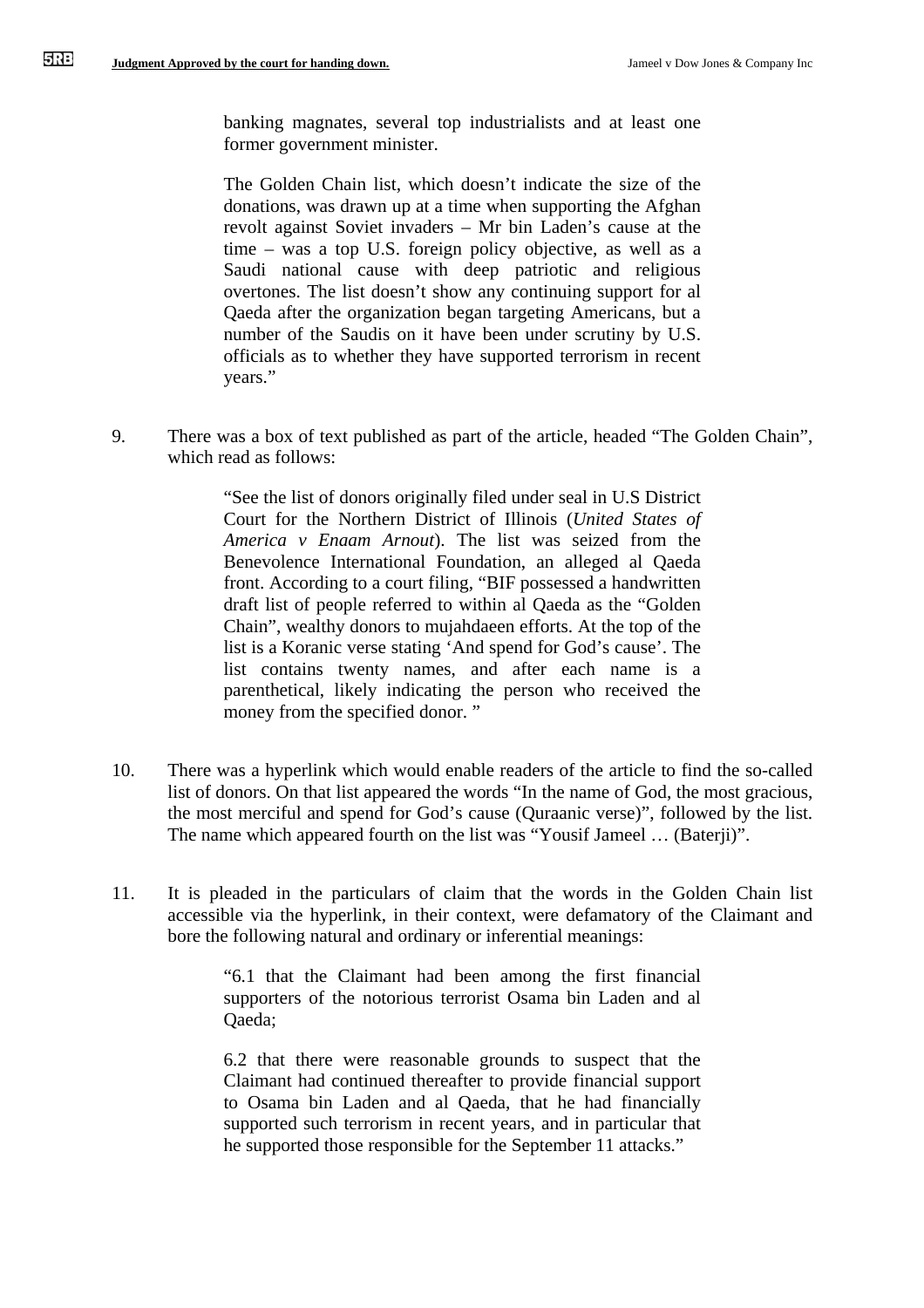- 12. There was lively debate before us as to the precise circumstances in which the Golden Chain list came into the possession of Dow Jones. There is no need to go into this in detail. It is common ground that the list originated in Bosnia and was made available by a United States prosecuting attorney, pursuant to letters rogatory, to claimants in civil proceedings in Washington brought by 9/11 victims against several hundred defendants, mostly Saudi, who are alleged to have funded terrorists (*'*the *Burnett*  action*'*). It is the claimant's case that this list should have been used exclusively for the purpose of the civil proceedings but that it was improperly made available to Dow Jones by those acting for the claimants. It is Dow Jones' case that no restrictions were placed upon the use that could be made of the list when it was released to the civil claimants and that the United States authorities were content that the list had been made public.
- 13. It is the claimant's case that the Golden Chain list was first put into the public domain by Dow Jones. It has since become a very well known document, although we did not understand Mr Price to submit that Dow Jones was responsible for this. There has been placed in evidence in this action a statement by the claimant in an action against Times Newspapers Limited which relates to an article in the Sunday Times on 8 June 2003 which, so it seems, concerned the litigation inspired by the Golden Chain list. It is the claimant's case that, as a result of the Golden Chain list he has become suspected of association with Osama bin Laden and al Qaeda when he has had no connection of any kind with either. On the strength of his name in the Golden Chain list he has been added as a defendant in the *Burnett* action. In these proceedings his objective is not to recover damages but to achieve vindication.
- 14. The claimant's solicitors wrote a letter before action on 15 April 2003 in moderate terms. They stated:

"We understand that WSJ.com has several thousand subscribers within the English jurisdiction. Our client's reputation in England is of the utmost importance to him. … provided you agree to remove the Golden Chain list from your web site within 7 days, our client will not seek from you any compensation or the legal costs which he has had to incur in consequence of this matter."

15. Dow Jones declined to act as requested. After further correspondence the Claim Form was issued on 18 July 2003. Permission was obtained to serve this out of the jurisdiction and it was duly served in New York. The Particulars of Claim which were served with it alleged that there were between 5,000 and 10,000 subscribers to the web site in the jurisdiction. Paragraph 5 of the Particulars of Claim included the following:

> "The Claimant will (if necessary) invite the inference that a substantial number of readers of the main article as set out above will have followed the said hyperlink and read the page to which it led."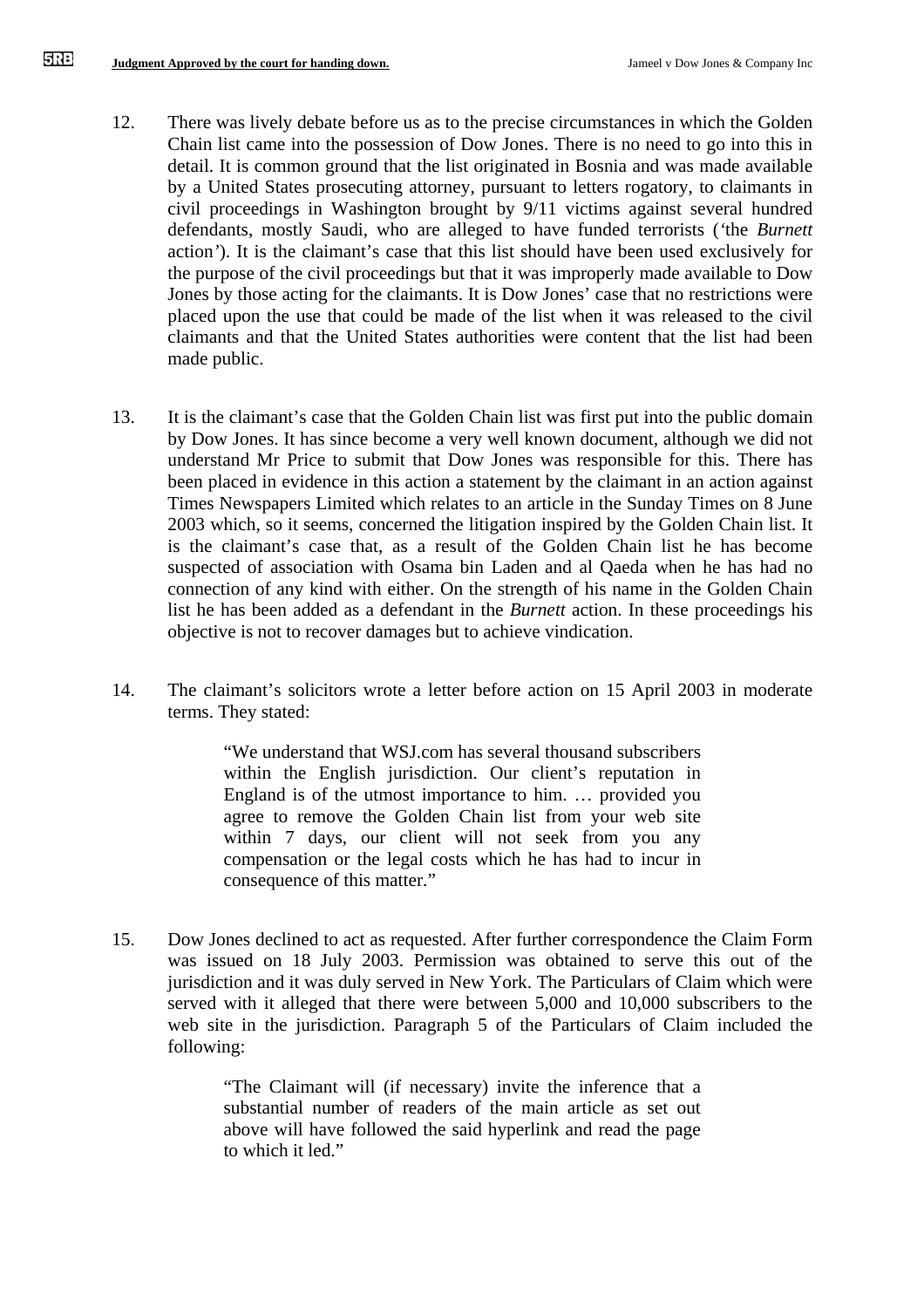- 16. Dow Jones made no challenge to English jurisdiction. The Defence, served on 24 November 2003, asserted that the approximate number of subscribers within this jurisdiction was 6,000. The claimant issued an application to strike out four paragraphs of the Defence on 3 February 2004. The success of this application has given rise to the second, third and fourth issues with which we have to deal.
- 17. On 17 March 2004 Dow Jones' solicitors wrote giving notice that they intended to apply to have the action dismissed on the ground that it had no reasonable prospect of success. They alleged that Dow Jones had been able to ascertain that only four subscribers within the jurisdiction had followed the hyperlink and thereby accessed the Golden Chain list. They were subsequently to accept that they had, by error, overlooked a fifth subscriber. It is their case that there were no more. On grounds of confidentiality Dow Jones have not disclosed the identity of two of the subscribers, but have submitted evidence that neither of these knows of the claimant nor has any recollection of reading the claimant's name. The other three subscribers are Mr Andrew Stephenson, the claimant's solicitor, Mr Edward McCabe, a director of Hartwell PLC, a company with which the claimant has been associated, and Mr Jonathan Edwards, a consultant who has worked for the Abdul Latif Jameel group over the last seventeen years. They are members of the claimant's camp, to put the matter colloquially.
- 18. The claimant has not been prepared to accept without further factual enquiry that only five subscribers in this jurisdiction accessed the Golden Chain list. Before us Mr Price conceded that, even if there were more subscribers, publication was likely to be slight. The judge recorded that

"Mr Price does not accept that Ms Downey's evidence should be taken at face value or that more evidence will not be available in the light of disclosure and cross-examination. But for present purposes, he is prepared to respond to Mr Millar's arguments on the factual assumptions he wishes to make. He submits that the conclusions which Mr Millar seeks to draw from those factual assumptions are, in any event, fallacious and/or wrong in law."

The argument before us has also proceeded on the premise that Dow Jones case on the size of publication is correct.

## **The appeal in relation to the presumption of damage**

19. In the *Mohammed Jameel* appeal Mr Robertson submitted that English law should be changed so as to place upon corporations the burden of proving special damage as an essential element in a cause of action for libel. This was necessary to accommodate the requirements of the Human Rights Act 1998 and Article 10 of the European Convention on Human Rights ('the Convention'). He made no submissions about the position of an individual claimant.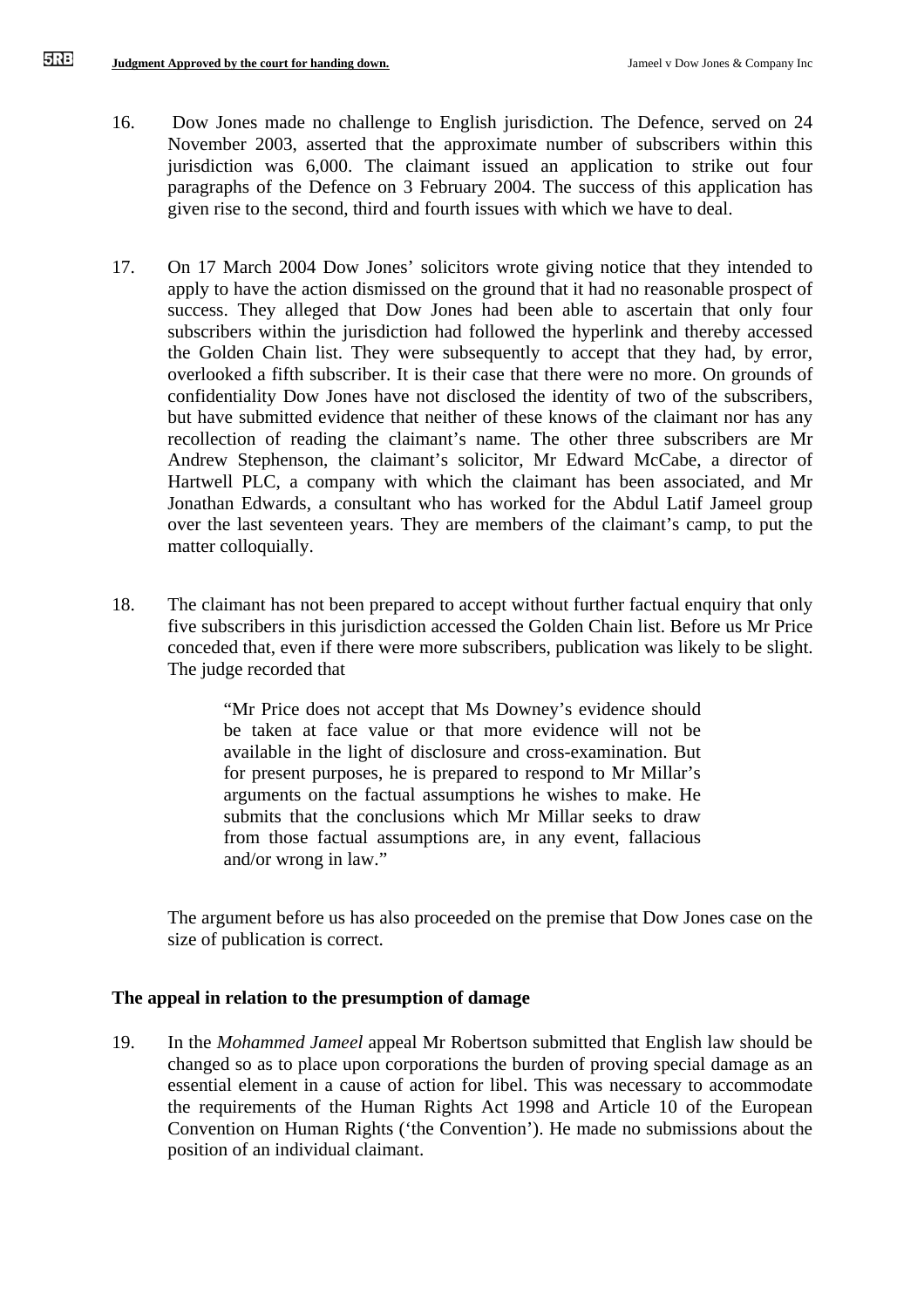- 20. Mr Millar's submissions were very different. He accepted that where there is a significant media publication of a defamatory article damage to the reputation of the individual defamed can properly be inferred. That, he submitted, was very different to presuming damage as a matter of law. Where no inference of damage could properly be drawn it was an unjustified infringement of freedom of expression to *presume*  damage as a matter of law. It was particularly objectionable that, as seemed to be the case on existing authority, the presumption of damage should be irrebuttable. In the present case Dow Jones were in a position to show that the very limited publication that had taken place had caused the claimant no damage. A principle of law which made them liable none the less was contrary to Article 10. When the Human Rights Act came into force on 1 October 2000 the courts became bound by section 6 to bring English law into line with the Convention.
- 21. Mr Price accepted that the presumption of damage was irrebuttable, although talk of the presumption of damage was somewhat misleading. He submitted that the gist of a claim for defamation was that a publication *tended* to damage the claimant's reputation not that it actually did so. Thus, once it was established that a defamatory publication had been made about an identifiable individual, the tort was made out. There was no need to prove that the publication had in fact damaged the reputation of the claimant in the eyes of anyone. Mr Price submitted that this was a desirable principle of law and one that was not in conflict with Article 10.

## **English law prior to 1 October 2000**

- 22. In support of his contention that the tort of libel can be established even where the claimant's reputation has not in fact been damaged Mr Price relied first and foremost on *Duke of Brunswick v Harmer* (1849) 14 QB 185. The facts of that case were remarkable. On 19 September 1830 an article was published in the "Weekly Dispatch". The limitation period for libel was then six years. The article defamed the Duke of Brunswick. Seventeen years after its publication an agent of the Duke purchased a back number containing the article from the "Weekly Dispatch"'s office. Another copy was obtained from the British Museum. The Duke sued on those two publications. The defendant contended that the cause of action was time barred, relying on the original publication date. The Court of Queen's Bench held that the delivery of a copy of the newspaper to the plaintiff's agent constituted a separate publication in respect of which suit could be brought. (The law reporters do not indicate what the libel was, and no copy of the offending issue of the *Weekly Dispatch* appears to have survived. The volumes for 1830 in otherwise complete runs in British Library and the Library of Congress are missing. Other libraries have partial runs, but none of them include 1830. The proceedings seem to have had the intended chilling effect.)
- 23. It is plain that the publications sued on can have caused little or no damage to the Duke's reputation, indeed the facts set out in the short report raise serious doubts as to whether the Duke's agent even read the article. This doubt is accentuated by the following somewhat equivocal passage in the judgment of Coleridge J: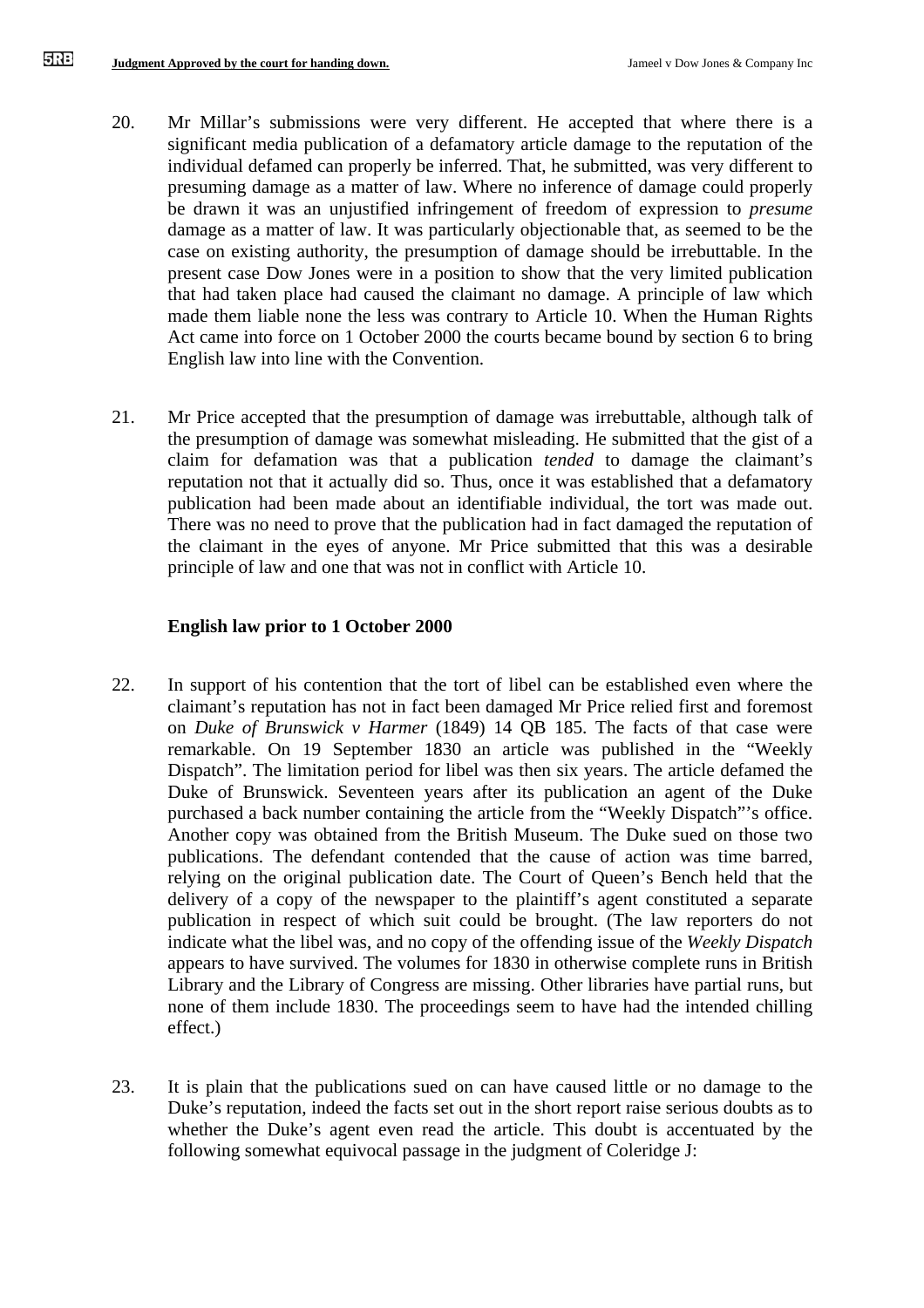"The defendant, who, on the application of a stranger, delivers to him the writing which libels a third person, publishes the libellous matter to him, though he may have been sent for the purpose of procuring the work by that third person. So far as in him lies, he lowers the reputation of the principal in the mind of the agent, which, although that of an agent, is as capable of being affected by the assertions as if he were a stranger. The act is complete by the delivery: and its legal character is not altered, either by the plaintiff's procurement or by the subsequent handing over of the writing to him."

24. We do not think that this decision can stand as authority for more than the proposition that each separate publication gives rise to a separate cause of action. More pertinent is *Shevill v Presse Alliance SA* [1996] AC 959. The relevant plaintiff in that case was a young woman whose home was in Yorkshire and who was defamed by an article in *France Soir.* That newspaper had a circulation of about 200,000 copies in France, but only about 250 in England and Wales, of which perhaps 10 were in Yorkshire. The issue was whether the plaintiff could establish English jurisdiction under Article 5 (3) of the Brussels Convention of 1968 on the ground that, so far as the 250 publications were concerned, this jurisdiction was the "place where the harmful event occurred". The case was referred to Luxembourg, where the ECJ ruled that a claimant could bring an action for defamation before the courts of each state in which the publication was distributed and the claimant claimed to have suffered damage. The issue then arose as to whether the plaintiff had an arguable claim that the publication had caused her to suffer damage in England and Wales. In giving the judgment of the Court of Appeal, Purchas LJ said this:

> "The only idiosyncratic aspect arising from the law in England and Wales is the assumption of damage. I do not recognise this as a jurisdictional point. Whether or not there may be detected a publishee in England who both knew the plaintiff and read and understood the French evening newspaper may well arise in the course of the action and be relevant to the assessment of damages. In my judgment, however, to restrict the exercise of jurisdiction to cases where the existence of such a person is established would not be correct."

He went on to say that the judgment of Coleridge J in *Brunswick v Harmer* supported this proposition.

25. In the House of Lords Lord Jauncey of Tullichettle, with whom the remainder of the House agreed, approved the following proposition advanced by Mr Eady QC on behalf of the plaintiff:

> "Since under English law there is a presumption of damage in libel cases, the plaintiffs did not have to adduce evidence of damage arising from the publication of the article in question"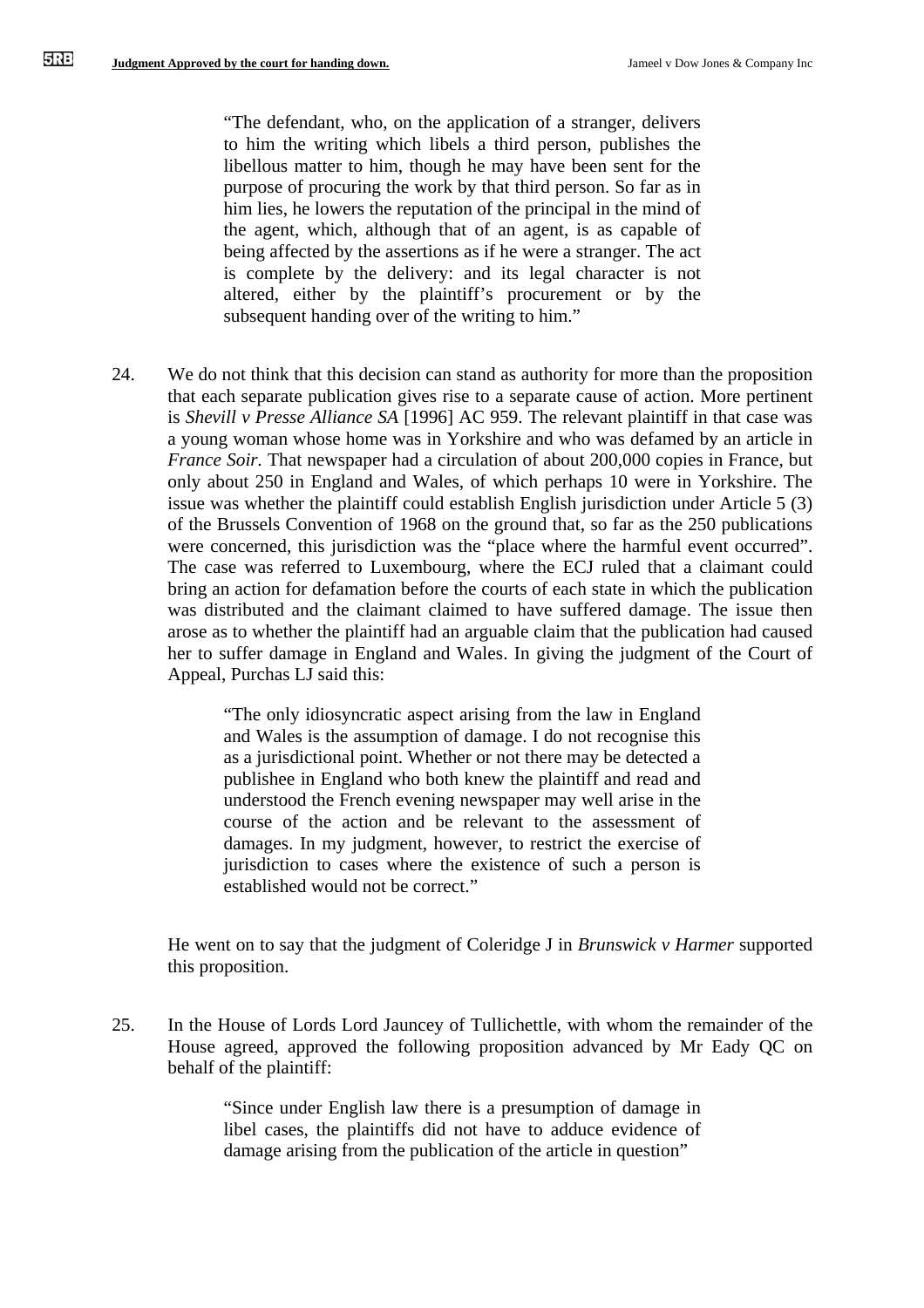His Lordship went on to hold at p. 983:

"Where English law presumes the publication of a defamatory statement is harmful to the person defamed without proof of special damage thereof that is sufficient for the application of article 5(3). An award of even nominal damages is recognition of some harm having been suffered by the plaintiff."

- 26. In *Berezovsky v Michaels* [2001] 1 WLR 1004 at p. 1012 Lord Steyn, after reviewing the relevant authorities, stated that the distinctive features of the English law of libel included the fact that it was not necessary for the claimant to prove that publication of defamatory words had caused him damage because damage was presumed.
- 27. *Shevill* and *Berezovsky* sufficiently establish that under English law publication of a defamatory article carries with it a presumption that the person defamed by it has suffered damage, without the need to prove that anyone knowing that person has read the article. What neither case, nor *Brunswick,* establishes is that the presumption is irrebuttable.
- 28. What if an article defames a person who can plainly be identified by his name or description in the article but the defendant succeeds in proving that no reader of the article knew or knew of that person? In *Multigroup Bulgaria Holding AD v Oxford Analytica Ltd* [2001] EMLR 737 Eady J expressed the view that an article defaming an identifiable individual would give rise to a cause of action even where no one reading the article had prior knowledge of the victim. While we are unaware of any authority that supports this proposition, it seems to us that it makes sound sense. There seems no reason in principle why a newspaper should not simultaneously create and besmirch an individual's reputation. To take an extreme example, imagine that an unknown American who was about to visit an English town was erroneously described in the town's local paper as a paedophile. Manifestly the law ought to afford him a cause of action in libel.
- 29. It follows that where a statement is published to a reader that is defamatory of an identifiable individual, it will not be possible for the publisher to prove that no damage has been caused to the individual simply by showing that the reader did not know the individual. If this remains good law after 2 October 2000 and if the article identified the claimant as the Yousef Jameel on the Golden Chain list, it follows that the publication of that list to the two unnamed subscribers caused the claimant some, albeit very modest, damage.
- 30. What of the three subscribers in the claimant's camp? We have no knowledge of their state of mind. What if Dow Jones were able to prove that they thought none the worse of the claimant after reading the article and the list? Would they then have succeeded in rebutting the presumption of damage? We do not believe that English law, prior to 1 October 2000, would so have held. Coleridge J in *Brunswick* came close to covering the point when he spoke of the defendant lowering the reputation of the principal in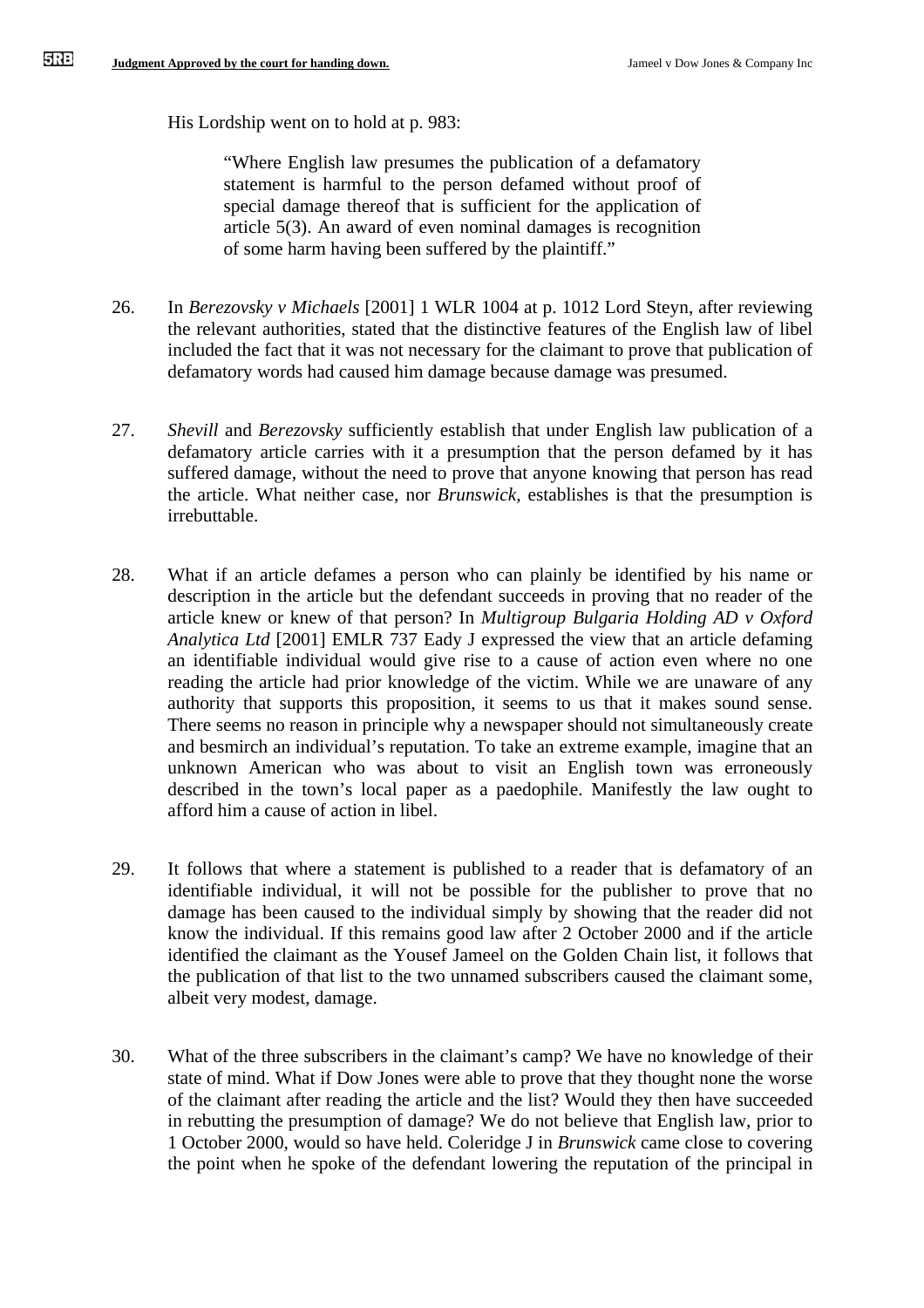the mind of the agent "*so far as in him lies"*. In *Hough v London Express* [1940] 2 KB 507 at p. 515 Lord Goddard CJ said:

"If words are used which impute discreditable conduct to my friend, he has been defamed to me, although I do not believe the imputation and may even know it is untrue"

Lord Morris approved this statement in *Morgan v Oldhams Press Ltd* [1971] 1 WLR 1239 at 1253.

- 31. There have always been strong pragmatic reasons for proceeding on the premise that a defamatory publication will have caused the victim some damage rather than opening the door to the claimant and the defendant each marshalling witnesses to say that, respectively, they did or did not consider that the article damaged the claimant's reputation.
- 32. In summary, our conclusion is that, prior to 1 October 2000, the presumption that a defamatory publication caused some damage to its victim was, in practice, irrebuttable.

### **Has the Human Rights Act changed the law?**

- 33. Mr Millar relied upon a number of principles well established under Strasbourg jurisprudence in support of the submission that the presumption of damage was incompatible with Article 10. The most pertinent of these were the following:
	- i) Freedom of expression, as protected by Art 10(1), is one of the *essential foundations of a democratic society* (*Handyside v UK* (1976) 1 EHRR 737), accordingly any restriction must be *convincingly established* under Art 10(2), the burden of proof being on the party seeking to justify the interference (*Sunday Times v UK (No 2)* (1991) 14 EHRR 229);
	- ii) Restrictions directed against the media should be particularly closely scrutinised, since the media have a special place in any democratic society as *purveyor of information and public watchdog* (eg *Prager and Oberschlick v Austria* (1995) 21 EHRR 245 (para 34));
	- iii) Where there has been an interference with the Art. 10(1) right, it is not sufficient that *its subject-matter fell within a particular category or was caught by a legal rule formulated in general or absolute terms; the Court has to be satisfied that the interference was necessary having regard to the facts and circumstances prevailing in the specific case before it* … (*Sunday Times v UK* (1979) 2 EHRR 245, para 65);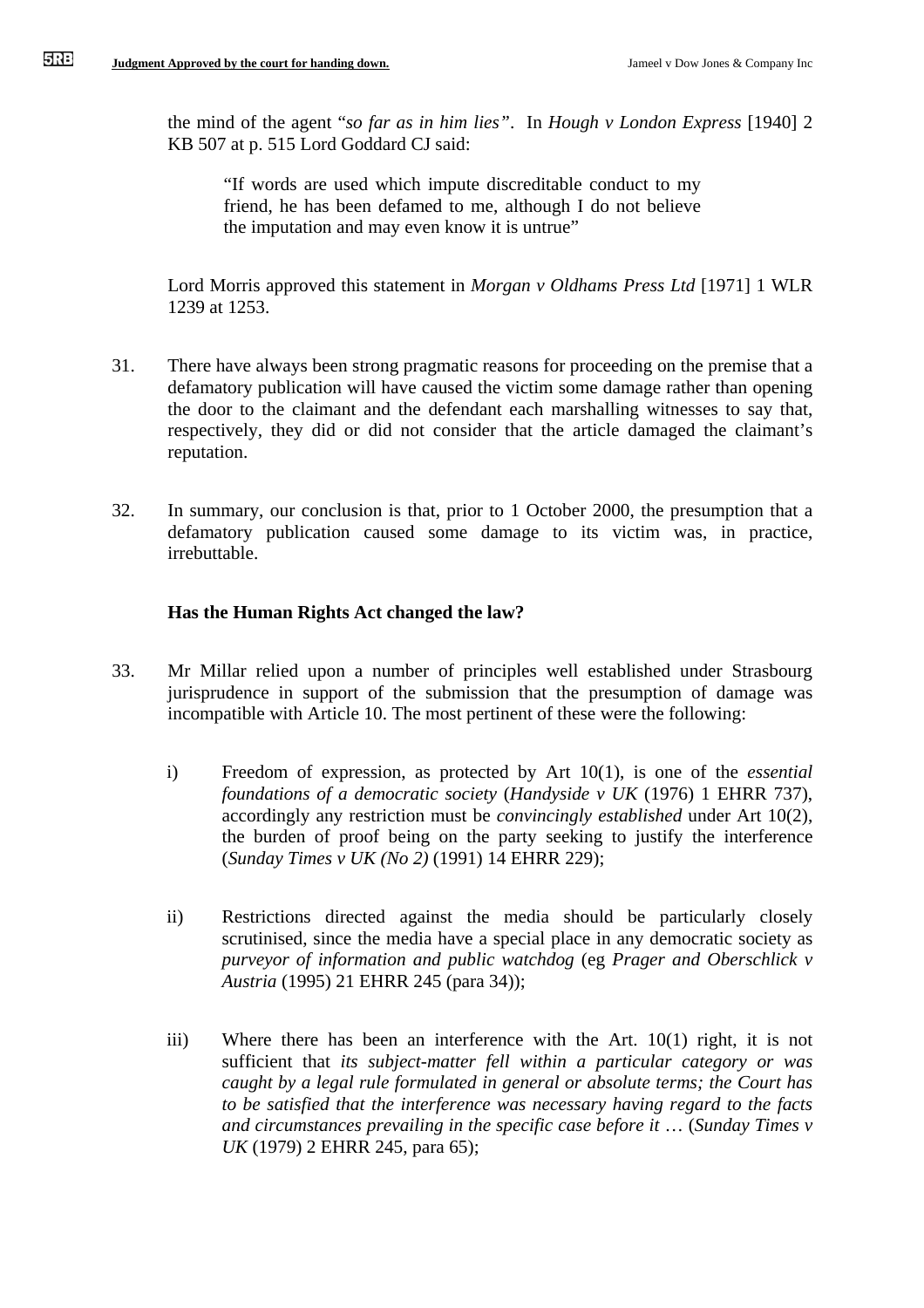- iv) In reviewing the necessity for the interference the Strasbourg Court will ask not only whether the standards applied by the national authorities were in conformity with Art 10 but also whether they *based themselves on unacceptable assessment of the relevant facts …* (*Zana v Turkey* (1999) 27 EHRR 667, para 51)*.*
- 34. Mr Millar submitted that the presumption of damage infringed these principles for a number of reasons. He submitted that a necessity to hold a claimant liable in defamation where in fact his publication may have caused no damage cannot be convincingly demonstrated. On the contrary it is an unjustified interference with freedom of expression. The presumption operates against media defendants who are frequently defendants in libel actions and therefore any purported justification must be particularly closely scrutinised. The presumption is calculated to have a chilling effect on freedom of speech as claimants will be able to bring proceedings even though they do not know whether anyone has read the material complained of, or associated it with them. Insofar as it is necessary to provide a claimant who cannot prove damage with vindication in the face of a defamatory publication, English law could and should devise other ways, such as a declaration of falsity. He further submitted that the presumption of damage was likely to result in awards which infringed the principle in *Tolstoy.*
- 35. Mr Price's arguments in favour of the presumption of damage were essentially pragmatic. He submitted that, but for the rule, defamation actions would be even longer and more complex, to the detriment of the media. Witnesses would have to be called to testify as to the meaning that they attached to the words published, instead of leaving it to the jury to determine this. Leaving it to the jury to reflect the extent of the defamation by the size of their award of damages was more flexible and simple than would be requiring the judge to frame a declaration of falsity. The latter would often be totally impracticable.
- 36. Mr Price also made the point that the presumption of damage does not carry with it more than liability to pay a penny damages. There was no justification for the suggestion that it was liable to result in awards which infringed the principle in *Tolstoy.*
- 37. The presumption of damage has long been a principle of the English law of defamation. We are aware that it has received adverse comment in other jurisdictions. In recent times the English law of defamation has received detailed consideration in both the Faulks Report of 1975 and the Neil Report of 1991. The abolition of the presumption of damage has not been recommended. It seems to us that English law has been well served by a principle under which liability turns on the objective question of whether the publication is one which *tends* to injure the claimant's reputation. It would not be right to abandon this principle in the absence of a convincing case that it is in conflict with Article 10 of the Human Rights Convention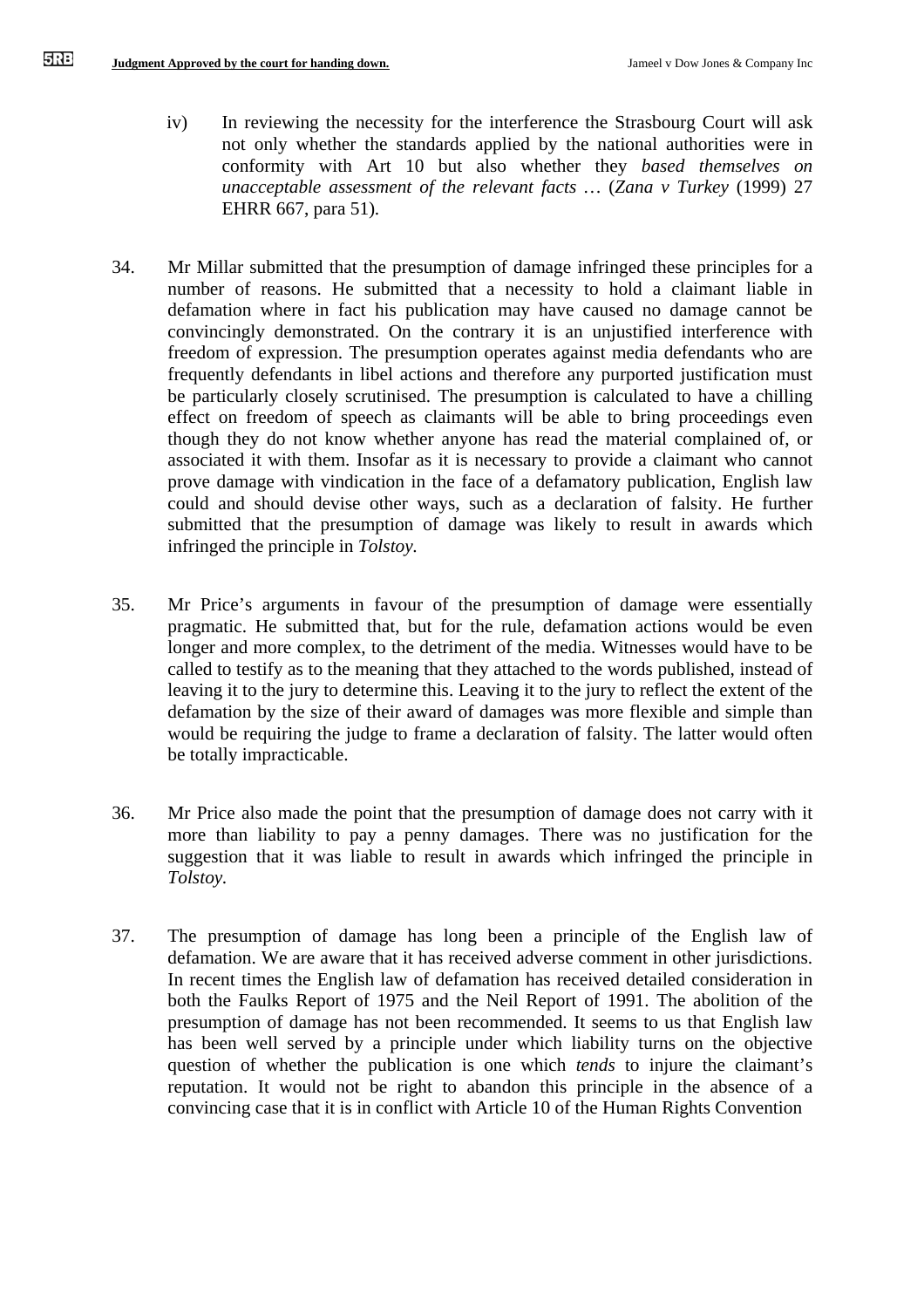- 38. Mr Millar has admitted that, so far as media publications are concerned, it will be a rare case where the presumption of damage has any significance. Where, as will usually be the case, publication is significant, an inference that the claimant's reputation has been damaged will arise which it is impossible to rebut. The presumption has assumed significance in this case because it has proved possible to identify the five individuals who, on Dow Jones' evidence, are the only ones to whom the article was published in this jurisdiction. The harm done to the claimant's reputation by the publication to these five individuals is minimal. When the claimant commenced this action he had reason to believe that the publication was very much more substantial. Had he known the limited nature of the publication we find it hard to believe that he would have started an action in this jurisdiction. As Mr Price pointed out in argument, libel proceedings are extremely expensive and not lightly undertaken.
- 39. We believe that circumstances in which a claimant launches defamation proceedings in respect of a limited circulation which has caused his reputation no actual damage will be very rare. We reject the suggestion that the fear of such suits will have a chilling effect on the media. We have not been persuaded that the possibility of such suits calls for the radical change in English law for which the defendant has called. Nor do we accept the broader submission that, because damage does not have to be proved, juries may award damages on a scale which offends against the principle in *Tolstoy.* Judges give juries appropriate directions as to their approach to awarding damages and if such directions are disregarded the Court of Appeal has jurisdiction to intervene.
- 40. We accept that in the rare case where a claimant brings an action for defamation in circumstances where his reputation has suffered no or minimal actual damage, this may constitute an interference with freedom of expression that is not necessary for the protection of the claimant's reputation. In such circumstances the appropriate remedy for the defendant may well be to challenge the claimant's resort to English jurisdiction or to seek to strike out the action as an abuse of process. We are shortly to consider such an application. An alternative remedy may lie in the application of costs sanctions.
- 41. For these reasons we are not persuaded that the presumption of damage that forms part of the English law of libel is incompatible with Article 10 of the Convention and that it must, accordingly, be swept away. The appeal in relation to this issue will be dismissed.

#### **Identification of the claimant**

42. Before Eady J Mr Millar submitted that the claimant had no real prospect of establishing that readers in England would have understood that the article referred to him. The judge rejected that submission. Before us Mr Millar indicated that he would seek to rely on this submission, not as an independent ground of appeal, but in support of his contentions that no substantial tort had been committed within the jurisdiction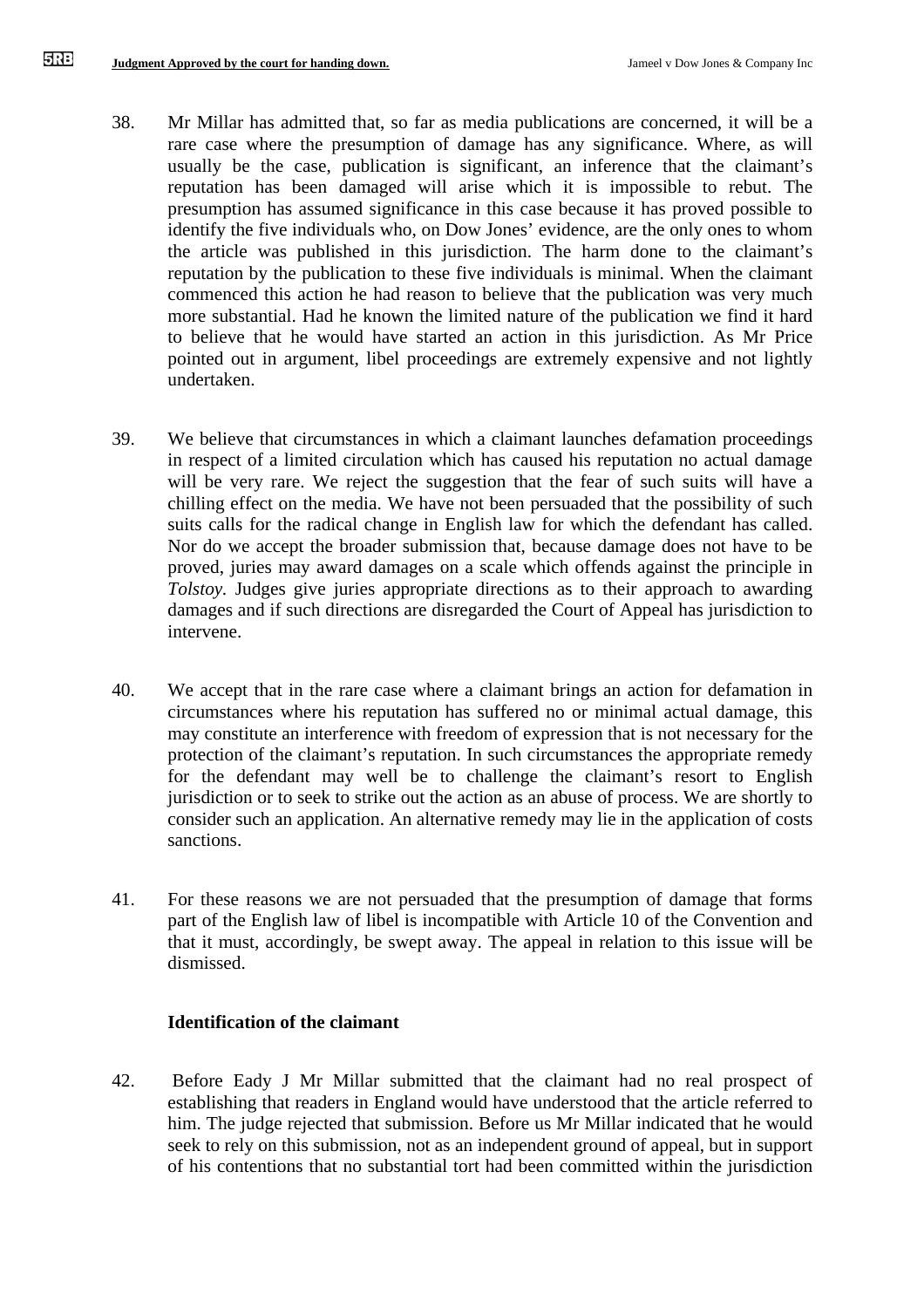and that the action was an abuse of process. In these circumstances it seemed to us appropriate to grant Mr Millar permission to appeal against the judge's rejection of his contention that it could not be shown that English readers might have understood that the article referred to the claimant.

- 43. The starting point of Mr Millar's argument was that both Yousif and Jameel were common Muslim names (the first can be transcribed from Arabic as either Yousef or Yousif). This is correct. The claimant made this very point himself, when contending in his action against Times Newspapers Ltd that it did not follow that the Yousif Jameel on the Golden Chain list was himself. Mr Millar further relied upon Dow Jones' evidence that the publication of the Golden Chain list in England was limited to 5 subscribers.
- 44. In his judgment Eady J cited the statement in paragraph 7.3 in *Gatley* that:

"Where the claimant is expressly identified by name, it is not necessary to produce evidence that anyone to whom the statement was published did identify the claimant"

He went on to hold that:

"The Claimant's name appears in the relevant passage of the words complained of, and that is sufficient for [Mr Price's] purposes."

- 45. Taken on its own, that finding would not have justified the judge's rejection of Mr Millar's submissions. Where a common name is included in an article, the name itself will not suffice to identify any individual who bears that name. The context in which the name appears, coupled with the name may, however, do so. Reference by the judge to passages from *Hulton v Jones* [1910] AC 20 has satisfied us that the judge attached significance not merely to the publication of the name Yousif Jameel, but to the context in which it appeared. He concluded that the two together would, or might, lead those who knew Mr Jameel to identify him as the Yousif Jameel in the Golden Chain list.
- 46. We have concluded that the judge was right not to grant Dow Jones summary judgment on the basis that there was no reasonable prospect of proving that the name Yousif Jameel in the Golden Chain list identified the claimant. The article alleged that the list was of Saudi financial backers of Mr bin Laden in 1988. It may well be that the claimant was the only Saudi of that name who, in 1988, was sufficiently wealthy to feature on such a list. Furthermore it appears that the claimant has been widely identified as the Yousif Jameel on that list. This certainly lends support to the proposition that, applying an objective test, the claimant was one of those about whom the article was written.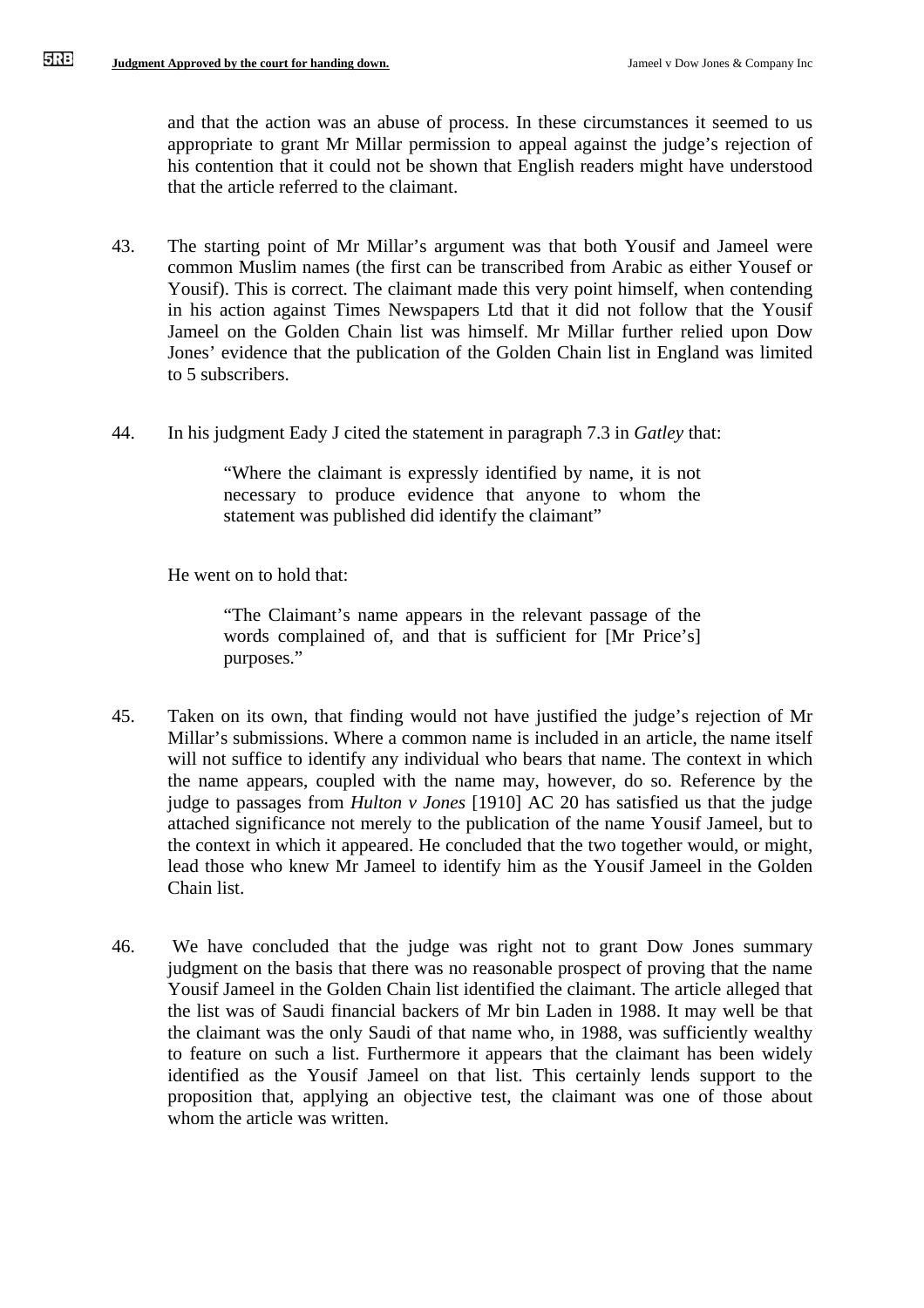47. For these reasons Dow Jones' appeal against the judge's ruling on identification is dismissed.

### **No substantial tort and abuse of process**

- 48. It is convenient to take these two matters together, for they overlap. This action relates to libel in a publication effected by the internet. The article was posted on the web servers in New Jersey. Dow Jones pleaded in their Defence that it was this which constituted publication of the article, so that no publication occurred in England. The judge struck out that plea, holding that it was contrary to decisions which included *Loutchansky v Times Newspapers & Ors Nos 2 to 5* [2002] QB 783 and at page 813 and *Berezovsky*. Sedley LJ gave permission to appeal against this ruling. Mr Millar recognised that this court was likely to feel bound to follow the same authorities that had led to his defeat on this point at first instance and simply reserved his position in relation to it. Internet publication can, however, raise in an acute form the issues that we are now considering.
- 49. Where there is a worldwide publication of an allegedly defamatory article, whether in hard copy form or on the internet, difficult issues of jurisdiction may occur. Where the claim is governed by the Brussels and Lugano Conventions and the Judgments Regulation (Council Regulation 44/2001 of December 22 2000) a claim for all publications can be brought in the jurisdiction where the defendant is established or individually in each member state where publication has taken place in respect only of the publication within that member state: *Shevill v Presse Alliance* [1995] 2 AC 18. If the latter alternative is adopted, English jurisdiction in respect of the publication in England cannot be challenged on the ground that England is not the most convenient forum. Where the Conventions do not apply, a claimant can obtain permission to serve a foreign publisher out of the jurisdiction in respect of a publication in England, pursuant to CPR 6.20(8). In those circumstances the claim will be limited to the publications within the jurisdiction. Furthermore, the defendant can apply to have service set aside on the ground that there is an alternative jurisdiction "in which the case may be tried more suitably for the interests of all the parties and for the ends of justice": *The Spiliada* [1987] AC 470.
- 50. It is in the context of an application to set aside service outside the jurisdiction on such grounds that the question of whether 'a real and substantial tort has been committed within the jurisdiction' has been relevant. In *Kroch v Rossell* [1937] 1 All ER 725 the plaintiff brought libel proceedings against the publishers of a French newspaper and a Belgian newspaper. He obtained permission to serve each defendant out of the jurisdiction on the ground that a small number of copies of each newspaper had been published in England. The vast bulk of the publications had been in France and Germany. The defendants applied successfully to have the order giving permission to serve out set aside. Slesser LJ remarked at p. 729:

"in no sense can it be said that there is any substantial importation of these papers in England, or that the libel which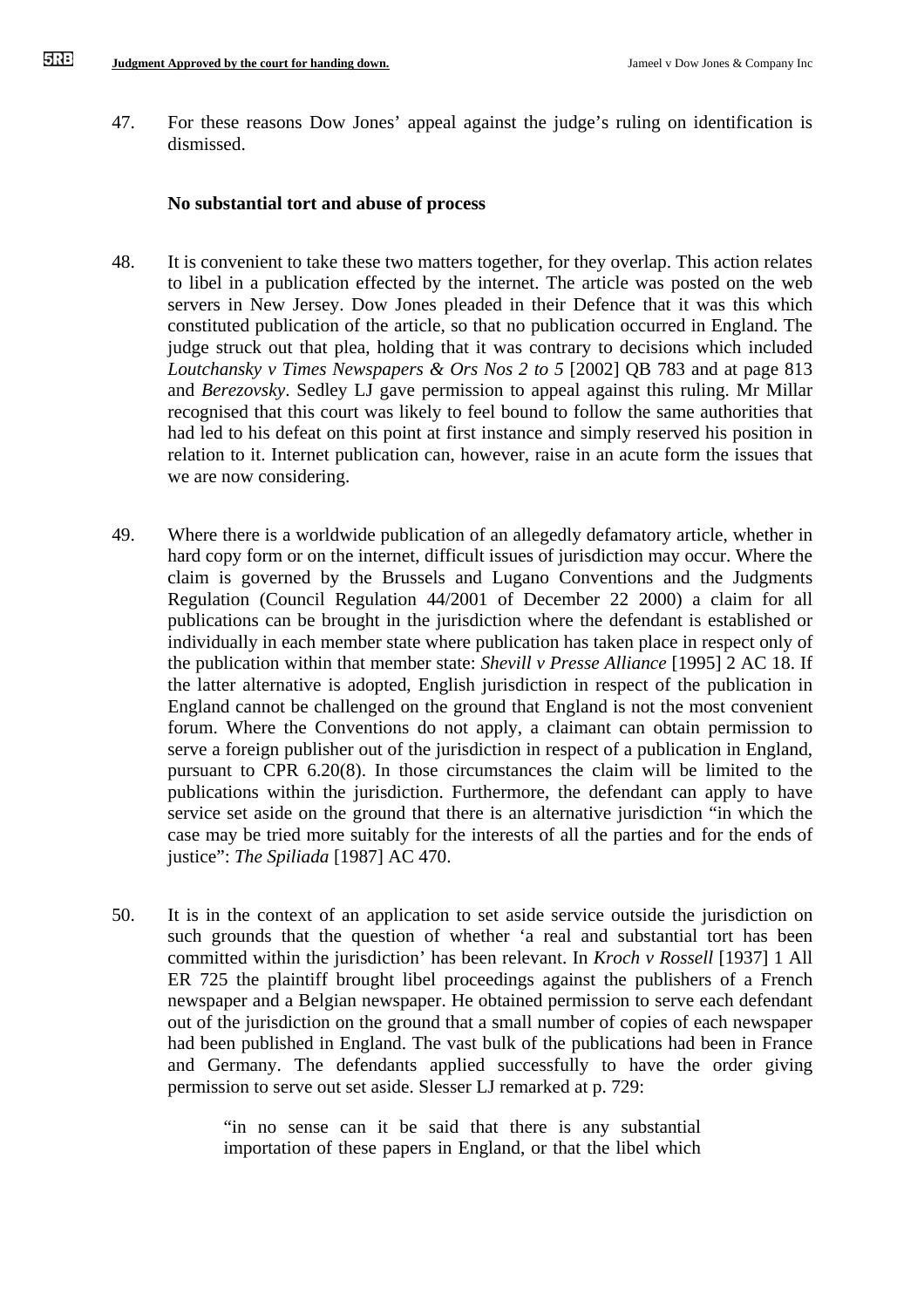is said to affect the plaintiff in England is anything but a very minor incident of the substantial publication in France."

### Scott LJ added:

"I think that it would be ridiculous and fundamentally wrong to have these two cases tried in this country, on a very small and technical publication, when the real grievance of the plaintiff is a grievance against the widespread publication of the two papers in the respective countries where they are published."

51. More recently, in *Chadha v Dow Jones & Co Inc* [1999] EMLR 724at p. 732 Roch LJ stated:

> "In my judgment once it is established that there has been an "English tort" that is to say that there has been a significant publication of prima facie defamatory matter concerning the plaintiff within the jurisdiction, the English courts have jurisdiction with regard to that English tort. Where the perpetrator of the tort is not within the jurisdiction but is abroad, then leave to serve process abroad under Order 11 is required and the fundamental principle identified by the House of Lords in *The Spiliada* applies. If there is a substantial complaint with respect to the English tort, having regard to the scale of the publication within the jurisdiction and the extent to which the plaintiff has connections with and a reputation to protect in this country as against the inconvenience to the defendant in being brought here to answer for his alleged wrong-doing then service of the writ abroad is to be ordered."

- 52. Mr Millar submitted that these principles applied equally to his application to strike out the claim on the ground that the action was an abuse of process. He submitted that no substantial tort had been committed in this jurisdiction. The publication had been minimal and it had done no significant damage to the claimant's reputation. In these circumstances pursuing this expensive action was disproportionate and an abuse of process.
- 53. Mr Price conceded that, had Dow Jones objected to the jurisdiction on the grounds that England was not the appropriate forum he might have been hard pressed to justify exercise of an exorbitant jurisdiction. He contended, however, that by submitting to the jurisdiction Dow Jones had conceded that England was the 'forum conveniens' for the claimant's claim. From the outset, the claimant's only concern was to achieve vindication in respect of the defamation. English law recognised this as a legitimate reason for bringing a claim for defamation. The claimant had believed that there had been a substantial publication of the article together with the Golden Chain list in England. Dow Jones had not disabused him. It was far too late to take the point that there had been no substantial tort within the jurisdiction. In pursuing the English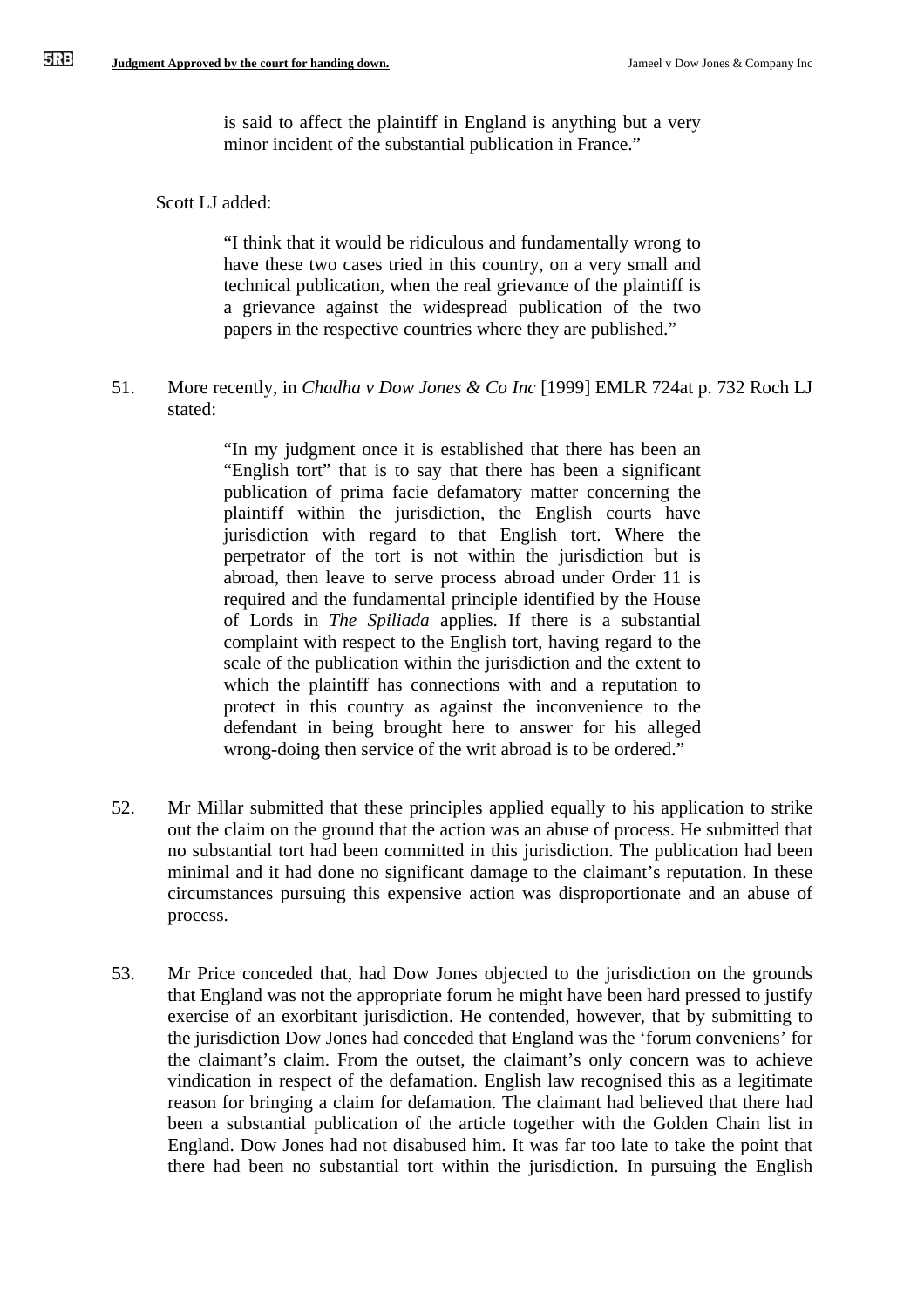proceedings the claimant had acted to his detriment by permitting the possibility of bringing proceedings in an alternative jurisdiction to become time-barred.

- 54. Mr Price's submissions amount, so it seems to us, to asserting that Dow Jones' failure to challenge English jurisdiction estops them from relying at this stage on arguments that could have been advanced in support of such a challenge. We do not accept this. An abuse of process is of concern not merely to the parties but to the court. It is no longer the role of the court simply to provide a level playing-field and to referee whatever game the parties choose to play upon it. The court is concerned to ensure that judicial and court resources are appropriately and proportionately used in accordance with the requirements of justice. If Dow Jones have caused potential prejudice to the claimant by failing to raise the points now pursued at the proper time, it does not follow that the court must permit this action to continue. The court has other means of dealing with such prejudice. For instance, appropriate costs orders can compensate for legal costs unnecessarily incurred and relief can be made conditional on Dow Jones undertaking not to raise a limitation defence if proceedings are now commenced in another jurisdiction.
- 55. There have been two recent developments which have rendered the court more ready to entertain a submission that pursuit of a libel action is an abuse of process. The first is the introduction of the new Civil Procedure Rules. Pursuit of the overriding objective requires an approach by the court to litigation that is both more flexible and more pro-active. The second is the coming into effect of the Human Rights Act. Section 6 requires the court, as a public authority, to administer the law in a manner which is compatible with Convention rights, insofar as it is possible to do so. Keeping a proper balance between the Article 10 right of freedom of expression and the protection of individual reputation must, so it seems to us, require the court to bring to a stop as an abuse of process defamation proceedings that are not serving the legitimate purpose of protecting the claimant's reputation, which includes compensating the claimant only if that reputation has been unlawfully damaged.
- 56. We do not believe that *Brunswick v Harmer* could today have survived an application to strike out for abuse of process. The Duke himself procured the republication to his agent of an article published many years before for the sole purpose of bringing legal proceedings that would not be met by a plea of limitation. If his agent read the article he is unlikely to have thought the Duke much, if any, the worse for it and, to the extent that he did, the Duke brought this on his own head. He acquired a technical cause of action but we would today condemn the entire exercise as an abuse of process.
- 57. In *Schellenberg v BBC* [2000] EMLR 296 the claimant had settled defamation actions against the *Guardian* and the *Sunday Times* on disadvantageous terms, when it seemed likely that he was about to lose. He then pressed on with this almost identical action against the BBC. Eady J struck this out as an abuse of process. He rejected the submission that he should not do so as this would deprive the claimant of his 'constitutional right' to trial by jury. He said: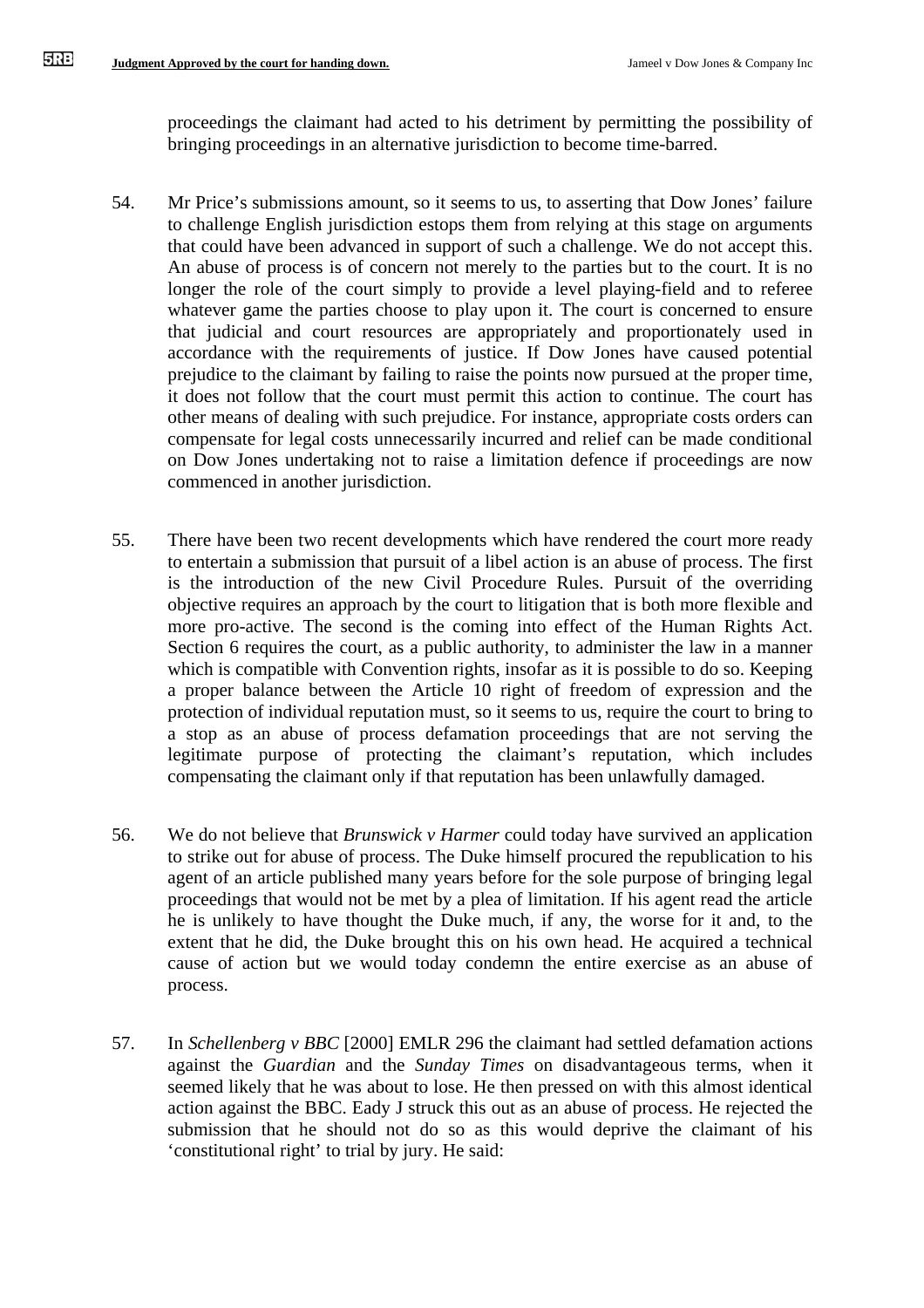"… I see no reason why such cases require to be subjected to a different pre-trial regime. It is necessary to apply the overriding objective even in those categories of litigation and in particular to have regard to proportionality. Here there are tens of thousands of pounds of costs at stake and several weeks of court time. I must therefore have regard to the possible benefits that might accrue to the claimant as rendering such a significant expenditure potentially worthwhile."

He added that the overriding objective's requirement for proportionality meant that he was bound to ask whether "the game is worth the candle". He concluded:

"I am afraid I cannot accept that there is any realistic prospect of a trial yielding any tangible or legitimate advantage such as to outweigh the disadvantages for the parties in terms of expense, and the wider public in terms of court resources."

- 58. In *Wallis v Valentine* [2002] EWCA Civ 1034; [2003] EMLR 8 the Court of Appeal, in a judgment delivered by Sir Murray Stuart-Smith, endorsed Eady J's approach and dismissed an appeal by the claimant against the striking out of his claim as an abuse of process. That was an extreme case where the judge had found that even if the claimant succeeded his damages would be very modest, perhaps nominal, and not such as could justify the costs of an action which was estimated to last 14 days in circumstances where the claimant had no assets. Furthermore the claimant was not motivated by a desire for vindication, but was pursuing a vendetta.
- 59. In the present case there is no doubt that the claimant is seeking vindication. His complaint is that the media, including *the Wall Street Journal On-line,* have, without justification, treated the Golden Chain list as if it is a list of those who, in 1988, had contributed to funding Osama Bin Laden and who, in consequence, remained suspected of funding terrorism. Dow Jones had refused to state that the claimant was guilty of neither, or even to publish his own assertion to that effect. Dow Jones for their part do not assert that the claimant had in fact contributed to funding Osama Bin Laden sixteen or more years ago. They are not prepared, however, to publish a statement that he did not do so. They assert that they are entitled, by way of responsible reporting, to publish, without adopting, such comments as are made by the United States authorities in relation to the claimant's position. Whether that is all that they have done and whether that provides them with a defence of qualified privilege are issues raised in this action.
- 60. If vindication is the first object advanced by the claimant for pursuing this litigation, the second is to obtain an injunction restraining Dow Jones from repetition of the alleged libel. We must now consider each objective to see whether it justifies the continuance of this action.

## **Vindication**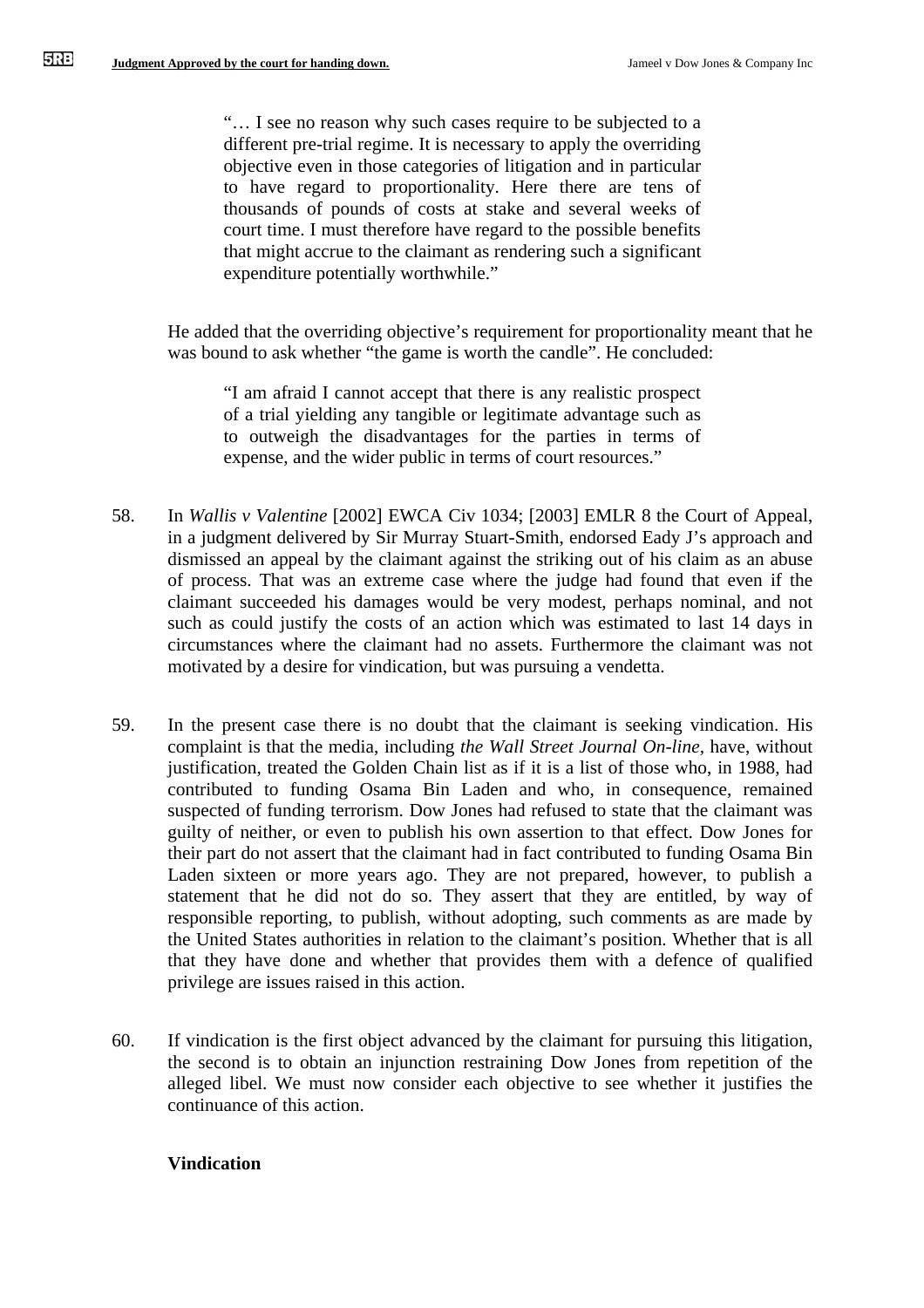- 61. Mr Price accepted that the claimant's cause of action related only to the publications within this jurisdiction, which for purposes of argument are assumed to have been no more than the five individual publications that Dow Jones have identified. Yet the publication was a worldwide publication and at times Mr Price's submissions suggested that it was legitimate to have regard to the vindication that these proceedings would, if successful, bring about in relation to the worldwide publication. If the claimant obtains a favourable verdict from the jury in this action there will be nothing to prevent him from asserting that the verdict provides vindication in respect of the global publication. Two questions arise. First, where there has been a worldwide publication on the internet, can a claimant justify proceeding in a country where publication has been minimal on the ground that this is a good forum in which to seek global vindication? Second, to what extent are the present proceedings likely to result in vindication?
- 62. *Berezovsky* provides assistance in answering the first question. The plaintiff, a Russian, brought a libel action in respect of an article in the American magazine *Forbes.* 98.9% of the issue in question was sold in the USA, Canada or to US forces. The English circulation was about 2000 copies. The plaintiff obtained permission to serve proceedings out of the jurisdiction. On the application of the defendants the judge set this service aside, on the ground that the appropriate jurisdiction for the dispute was Russia. The defendants gave undertakings that ensured that the claimant would be able to pursue his claim in that jurisdiction.
- 63. The Court of Appeal reversed that decision [1999] EMLR 278. They held that the judge had erred in principle in approaching his decision as if the global publication was a single tort in respect of which an action could only be brought in a single jurisdiction. Each publication in England had to be treated as a separate tort. Where there was no complaint of substance in relation to that English torts, either because there was an insignificant English circulation, or because the plaintiff had no connection with or reputation to protect in England, or both, permission to serve out should not be given because the *Spiliada* test would not be satisfied. In the instant case the claimant had connections with and a reputation to protect in England and, having regard to the extent of the publication, there was a substantial complaint as regards the English torts. An appeal in respect of a second similar action was heard at the same time and followed the same course.
- 64. There was a further appeal to the House of Lords. The majority supported the analysis of the Court of Appeal. Lord Hoffmann viewed the matter differently. He said at pp 1023-4:

"… the notion that Mr Berezovsky, a man of enormous wealth, wants to sue in England in order to secure the most precise determination of the damages appropriate to compensate him for being lowered in the esteem of persons in this country who have heard of him is something which would be taken seriously only by a lawyer. An English award of damages would probably not even be enforceable against the defendants in the United States: see Kyu Ho Youm, "The Interaction Between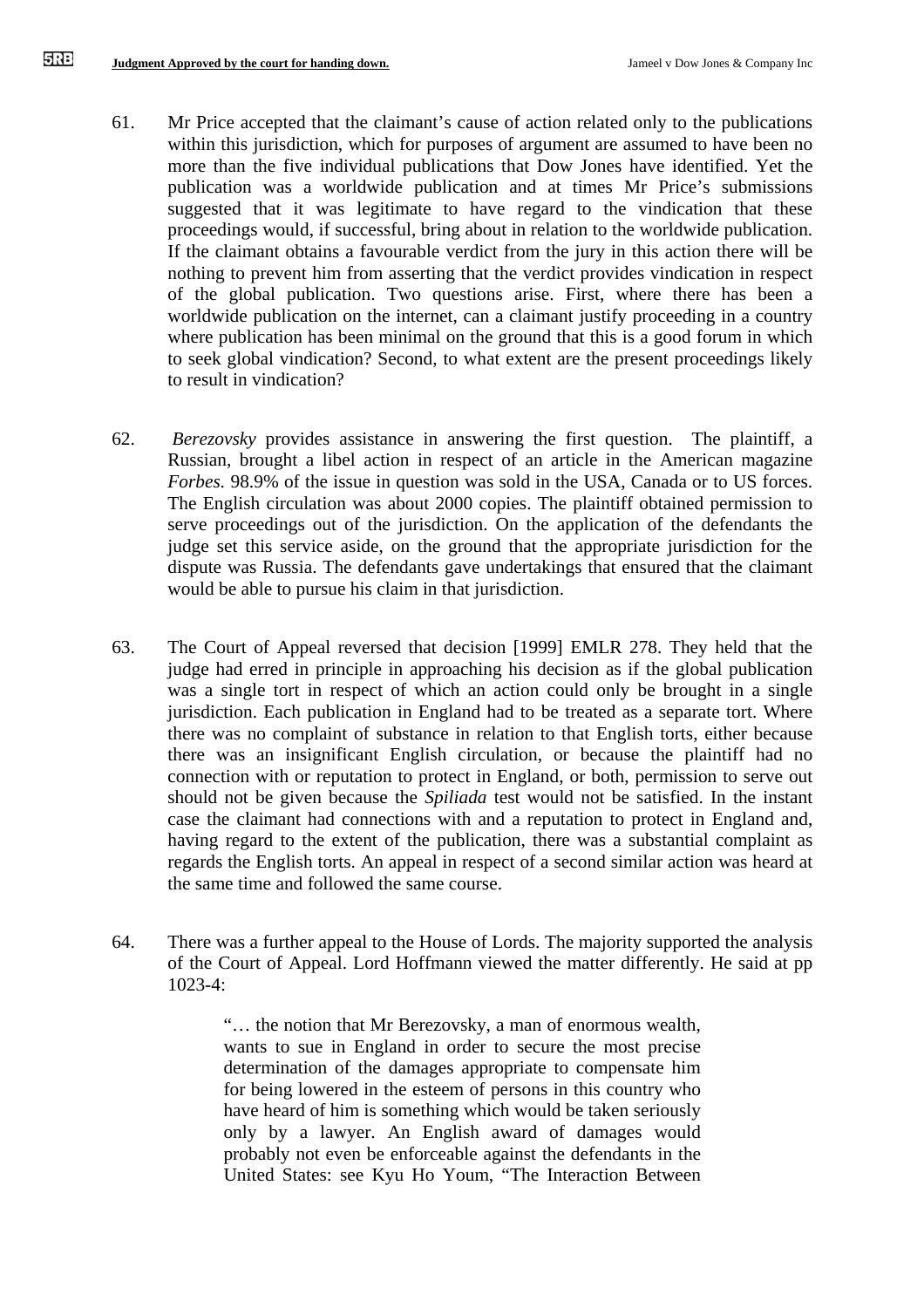American and Foreign Libel Law: U.S. Courts Refuse to Enforce English Libel Judgments" (2000) 49 I.C.L.Q. 131. The common sense of the matter is that he wants the verdict of an English court that he has been acquitted of the allegations in the article, for use wherever in the world his business may take him. He does not want to sue in the United States because he considers that *New York Times v Sullivan* (1964) 376 U.S. 254 makes it too likely that he will lose. He does not want to sue in Russia for the unusual reason that other people might think it was too likely that he would win. He says that success in the Russian courts would not be adequate to vindicate his reputation because it might be attributed to his corrupt influence over the Russian judiciary."

65. A little later Lord Hoffmann added:

"The plaintiffs are forum shoppers in the most literal sense. They have weighed up the advantages to them of the various jurisdictions that might be available and decided that England is the best place in which to vindicate their international reputations. They want English law, English judicial integrity and the international publicity which would attend success in an English libel action."

Lord Hoffmann concluded:

"My Lords, I would not deny that in some respects an English court would be admirably suitable for this purpose. But that does not mean that we should always put ourselves forward as the most appropriate forum in which any foreign publisher who has distributed copies in this country, or whose publications have been downloaded here from the Internet, can be required to answer the complaint of any public figure with an international reputation, however little the dispute has to do with England. In *Airbus Industrie G.I.E. v Patel* [1991] 1 AC 119 your Lordships' House declined the role of "international policeman" in adjudicating upon jurisdictional disputes between foreign countries. Likewise in this case, the judge was in my view entitled to decide that the English court should not be an international libel tribunal for a dispute between foreigners which had no connection with this country."

66. So far as concerns the issue currently under consideration there is no conflict between the view of Lord Hoffmann and the view of the majority. This action falls to be considered as relating exclusively to an independent tort, or series of torts, in this country. It is thus not legitimate for the claimant to seek to justify the pursuit of these proceedings by praying in aid the effect that they may have in vindicating him in relation to the wider publication.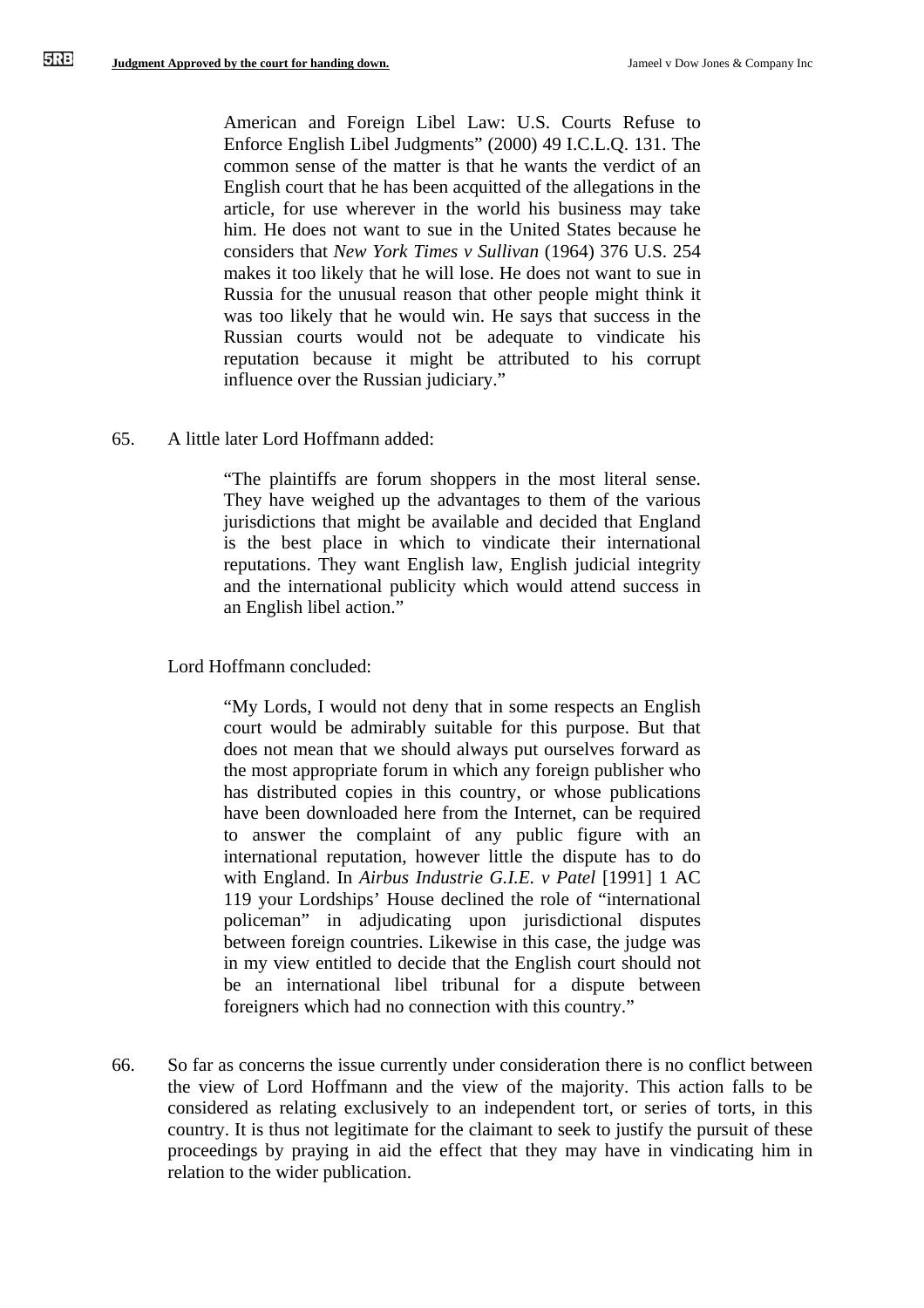- 67. To what extent will this action, if successful, vindicate the claimant's reputation? English law and procedure does not permit the court to make a declaration of falsity at the end of a libel action. Where justification has been pleaded the verdict of the jury will determine whether the defendant has justified the defamation. Where there is no plea of justification, the jury is directed to proceed on the presumption that the defamatory allegation is untrue. The damages that they award will indicate their view of the injustice that has been done to the claimant by the allegation that is presumed to have been untrue. To this extent an award of substantial damages provides vindication to the plaintiff. The presumption of falsity does not however leave the judge in a position to make a declaration to all the world that the allegation was false. In the present case, where the matter will not even be explored at the trial, the judge could not possibly be expected to declare, with confidence, that the claimant never provided funding to Osama bin Laden. There may well in due course be a finding in relation to this in the *Burnett* action, where the question will be directly in issue.
- 68. What will be in issue at the trial, if it proceeds, has not been explored before us. The judge summarised the position by saying that the Defence included "defences by way of qualified privilege on various bases". We anticipate that these defences are likely to prove cumbersome to try with a jury, involving a lengthy and expensive trial. At the end of the day the trial will determine whether the publications made to the five subscribers were protected by qualified privilege. If they were not, it does not seem to us that the jury can properly be directed to award other than very modest damages indeed. These should reflect the fact that the publications can have done minimal damage to the claimant's reputation. Certainly this will be the case if the three subscribers who were in the claimant's camp prove to have accessed the Golden Chain list in the knowledge of what they would find on it and the other two had never heard of the claimant.
- 69. If the claimant succeeds in this action and is awarded a small amount of damages, it can perhaps be said that he will have achieved vindication for the damage done to his reputation in this country, but both the damage and the vindication will be minimal. The cost of the exercise will have been out of all proportion to what has been achieved. The game will not merely not have been worth the candle, it will not have been worth the wick.
- 70. If we were considering an application to set aside permission to serve these proceedings out of the jurisdiction we would allow that application on the basis that the five publications that had taken place in this jurisdiction did not, individually or collectively, amount to a real and substantial tort. Jurisdiction is no longer in issue, but, subject to the effect of the claim for an injunction that we have yet to consider, we consider for precisely the same reason that it would not be right to permit this action to proceed. It would be an abuse of process to continue to commit the resources of the English court, including substantial judge and possibly jury time, to an action where so little is now seen to be at stake. Normally where a small claim is brought, it will be dealt with by a proportionate small claims procedure. Such a course is not available in an action for defamation where, although the claim is small, the issues are complex and subject to special procedure under the CPR.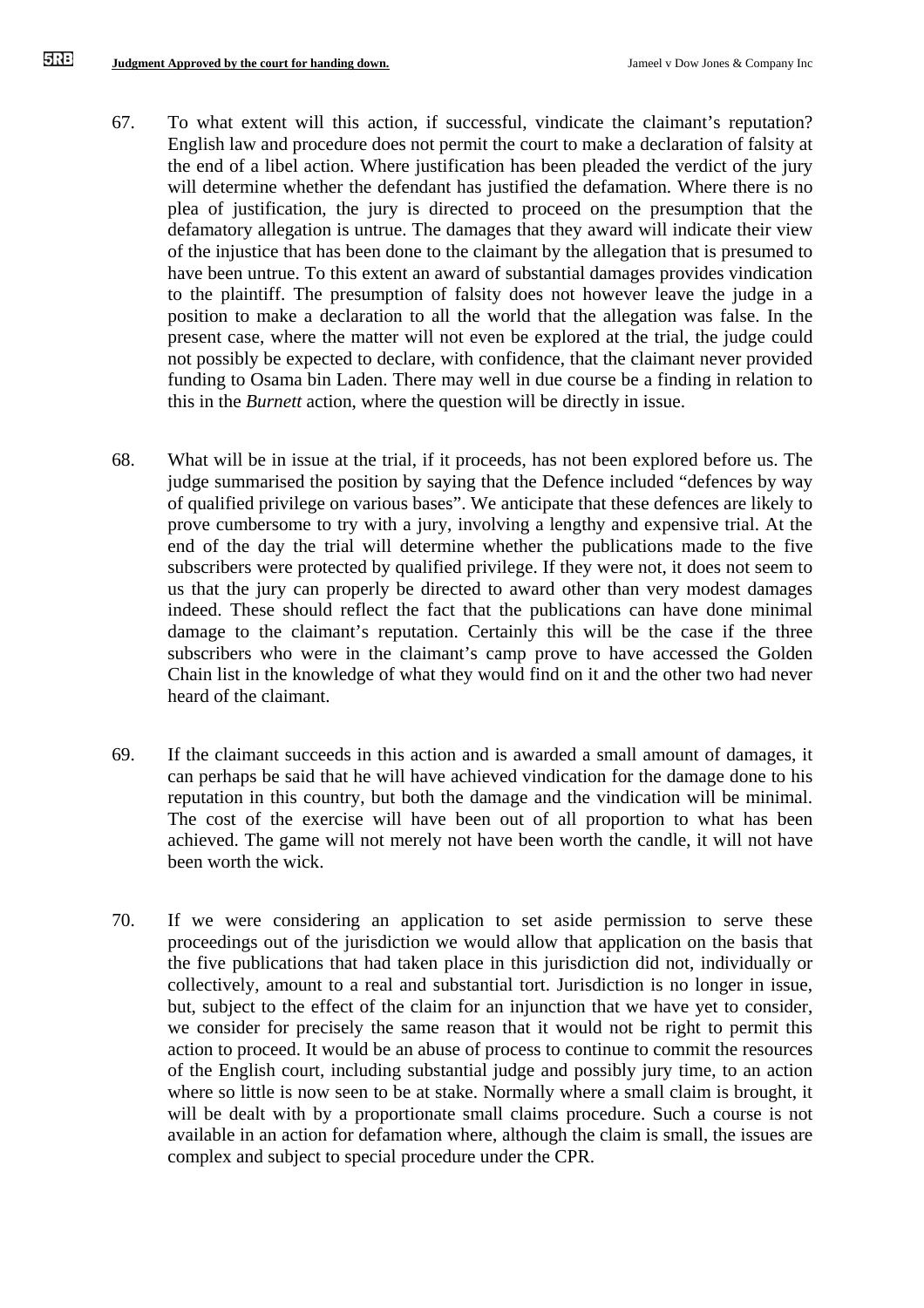71. Mr Price submitted that to dismiss this claim as an abuse of process would infringe Article 6 of the Convention. We do not consider that this Article requires the provision of a fair and public hearing in relation to an alleged infringement of rights when the alleged infringement is shown not to be real or substantial. Subject to the final issue, to which we now turn, and on the premise that there have only been the five individual publications within this jurisdiction, we would dismiss this action as an abuse of process.

## **The claim for an injunction**

- 72. The claimant's objection to the publication in this case, and in other cases, is not to the reporting of the discovery of the Golden Chain list and the names on it, but to assertions that this list demonstrates that he was an early donor to Al Qaeda and a financial backer of Osama bin Laden and that he has been under scrutiny by the US officials as a possible supporter of terrorism. Mr Price contends that the continuation of these proceedings is justified because of the risk of repetition of these libels and the need to obtain an injunction against such repetition. He accepted that he could only seek an injunction restraining further publications within this jurisdiction, but contended that it is technically possible for Dow Jones to restrict access to matter put on the world wide web so as to exclude from such access those within this jurisdiction.
- 73. Mr Millar challenged this last contention. He made Dow Jones' position plain:

"Dow Jones, as major American news organisation, will assert, if I can put it this way, to the last breath of its advocate, its freedom to report both in the US and worldwide two things. First of all, the fact of the existence of a document of major public importance (that is the list; the golden chain list itself) and, secondly, what the US Government has repeatedly said about it in public, having itself, that is the government, put the document into the public domain. I emphasize, we are not talking here, if I can put it that way, about the stray comments of a stray US attorney in the odd case as Mr Price tries to suggest. The golden chain is a key piece of factual history, re the development of international Muslim terrorism, and is referred to repeatedly, as I have said, in, for example, the 9/11 Commission Report. It is therefore now part of the currency of the public debate in the US and, indeed, therefore worldwide surrounding the  $9/11$  tragedy."

74. Where a defamatory statement has received insignificant publication in this jurisdiction, but there is a threat or a real risk of wider publication, there may well be justification for pursuing proceedings in order to obtain an injunction against republication of the libel. We are not persuaded that such justification exists in the present case.